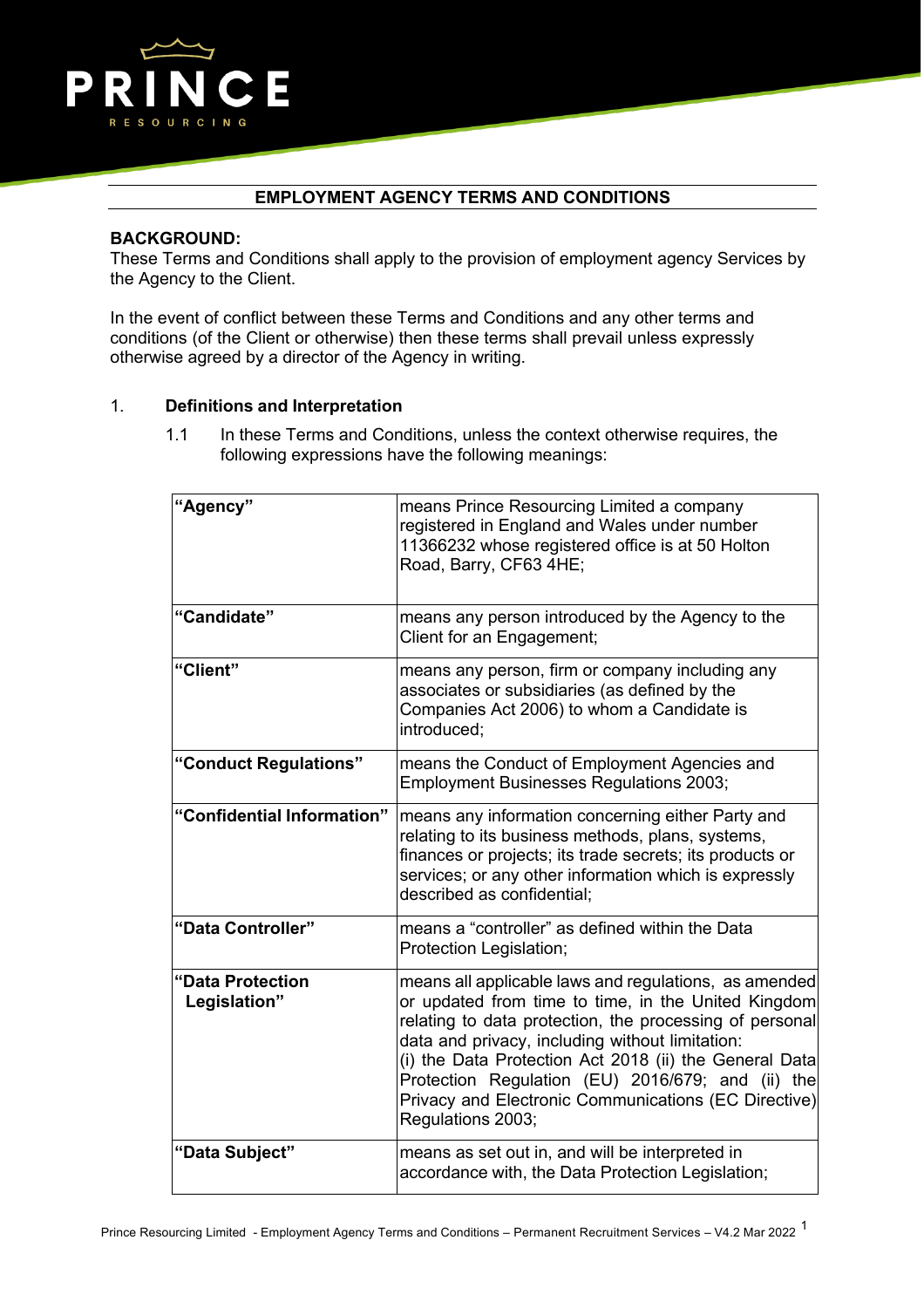

| "Engagement"           | means any employment, engagement or use by a<br>Client of a Candidate whether part or full time, with or<br>without a contract, directly or via an intermediary;                                                                                                             |
|------------------------|------------------------------------------------------------------------------------------------------------------------------------------------------------------------------------------------------------------------------------------------------------------------------|
| "Fee Card"             | means the table of Introduction Fees provided in the<br>Schedule to these Terms and Conditions;                                                                                                                                                                              |
| "Introduction"         | an introduction will be deemed to have taken place<br>where the Agency has provided a Client with any<br>information concerning a Candidate, or where a Client<br>interviews a Candidate following an instruction from a<br>Client to locate a Candidate;                    |
| "Introduction Period"  | means the 12 months immediately following an<br>Introduction;                                                                                                                                                                                                                |
| "Introduction Fee"     | means the fee payable by the Client to the Agency in<br>accordance with these Terms and Conditions, on the<br>introduction of a Candidate to a Client which results in<br>the Engagement of a Candidate;                                                                     |
| "Minimum Fee"          | means £2,500.00 (excluding VAT) or such other value<br>as may be agreed in writing by a director of the<br>Agency;                                                                                                                                                           |
| "Party" or "Parties"   | means either or both of the Agency and the Client, as<br>the context may require;                                                                                                                                                                                            |
| "Personal Data"        | means as set out in, and will be interpreted in<br>accordance with, the Data Protection Legislation;                                                                                                                                                                         |
| "Personal Data Breach" | means the accidental or unlawful destruction, loss,<br>alteration, unauthorised disclosure of, or access to,<br>Personal Data transmitted, stored or otherwise<br>Processed in connection with these Terms and<br>Conditions or which otherwise relates to any<br>Candidate: |
| "Process"              | means as set out in, and will be interpreted in<br>accordance with, the Data Protection Legislation and<br>"Processed" and "Processing" will be construed<br>accordingly;                                                                                                    |
| "Remuneration"         | means any salary, fees, bonuses, commission,<br>allowances, or any other financial benefit payable to,<br>or received by a Candidate for services to a Client; and                                                                                                           |
| "Retained Assignment"  | means an exclusive engagement of the Agency by the<br>Client to source and Introduce Candidates for a<br>specific vacancy;                                                                                                                                                   |
| "Services"             | means the employment agency services provided by<br>the Agency to the Client as set out in these Terms and<br>Conditions;                                                                                                                                                    |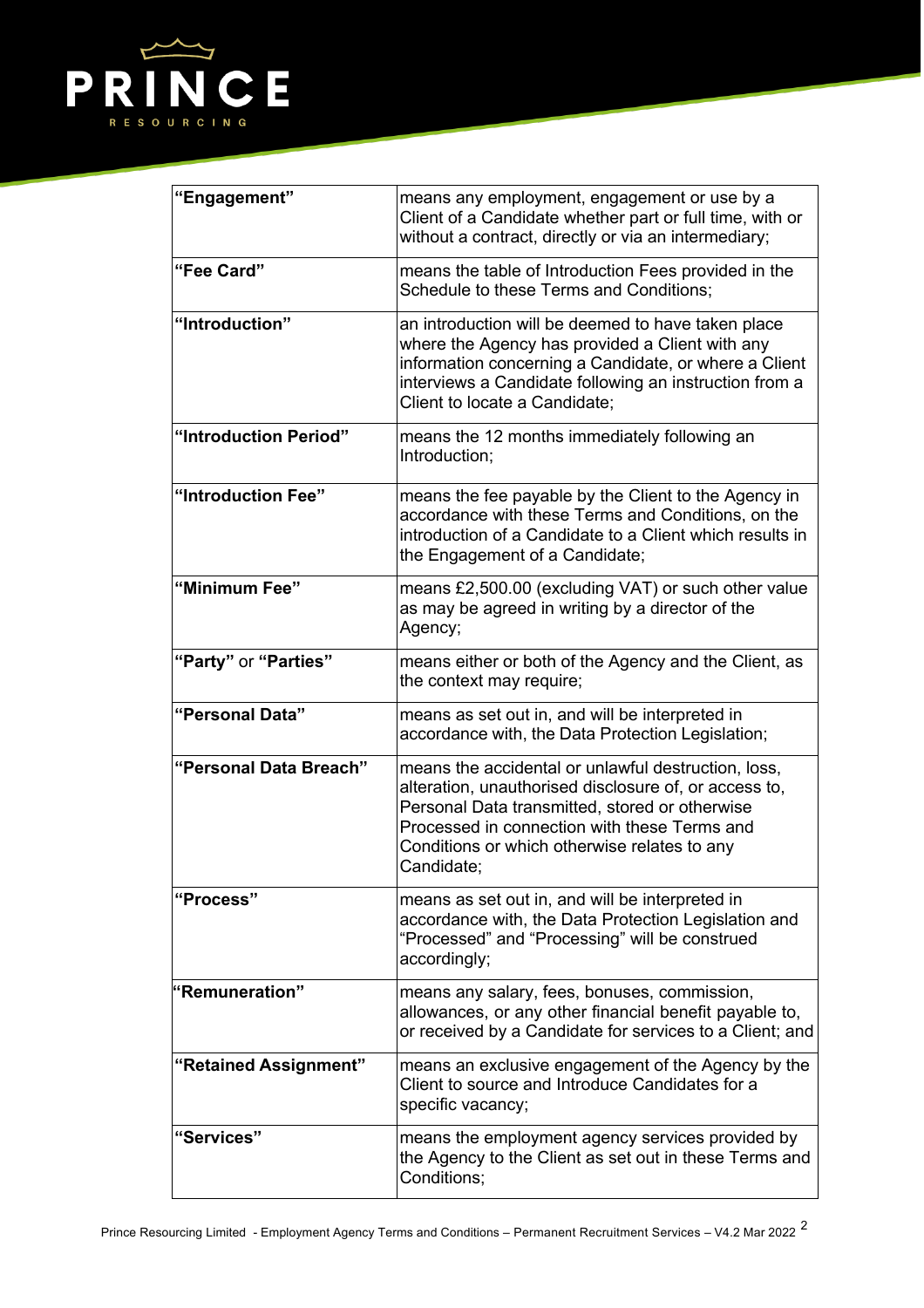

| "Shortlist" | means the Introduction of a minimum of three (3)<br>Candidates that are, in the reasonable opinion of the |
|-------------|-----------------------------------------------------------------------------------------------------------|
|             | Agency, suitable for Engagement by the Client.                                                            |

- 1.2 Unless the context otherwise requires, each reference in these Terms and Conditions to:
	- 1.2.1 "writing", and any cognate expression, includes a reference to any communication effected by electronic or facsimile transmission or similar means;
	- 1.2.2 a statute or a provision of a statute is a reference to that statute or provision as amended or re-enacted at the relevant time;
	- 1.2.3 "these Terms and Conditions" is a reference to these Terms and Conditions and each of the Schedules as amended or supplemented at the relevant time;
	- 1.2.4 a Schedule is a schedule to these Terms and Conditions; and
	- 1.2.5 a Clause or paragraph is a reference to a Clause of these Terms and Conditions (other than the Schedules) or a paragraph of the relevant Schedule.
- 1.3 The headings used in these Terms and Conditions are for convenience only and shall have no effect upon the interpretation of these Terms and **Conditions**
- 1.4 Words imparting the singular number shall include the plural and vice versa.
- 1.5 References to any gender shall include the other gender.

## 2. **The Contract**

- 2.1 Any and all business entered into by the Agency is subject to these Terms and Conditions and in the event of any conflict with any other Terms and Conditions these terms shall prevail unless agreed otherwise in writing by a director of the Agency.
- 2.2 No modification or change to these Terms and Conditions will be valid unless the details of any such changes are in writing, signed on behalf of the Agency

and the Client, and state the date on or after which such new terms will apply.

- 2.3 In the event that any part(s) of these Terms and Conditions is declared to be invalid, unlawful, void or unenforceable then such terms or parts shall be severed and the remaining terms and conditions shall continue to be valid and enforceable to the fullest extent of the law.
- 2.4 The Engagement or interviewing of a Candidate, by or on behalf of the Client, or the commencement of work or provision of services by a Candidate for the Client shall be deemed acceptance of these Terms and Conditions.
- 2.5 These Terms and Conditions supersede all previous terms of business between the Agency and the Client.
- 2.6 When providing the Services, the Agency is acting in its capacity as an employment agency within the meaning of the Employment Agencies Act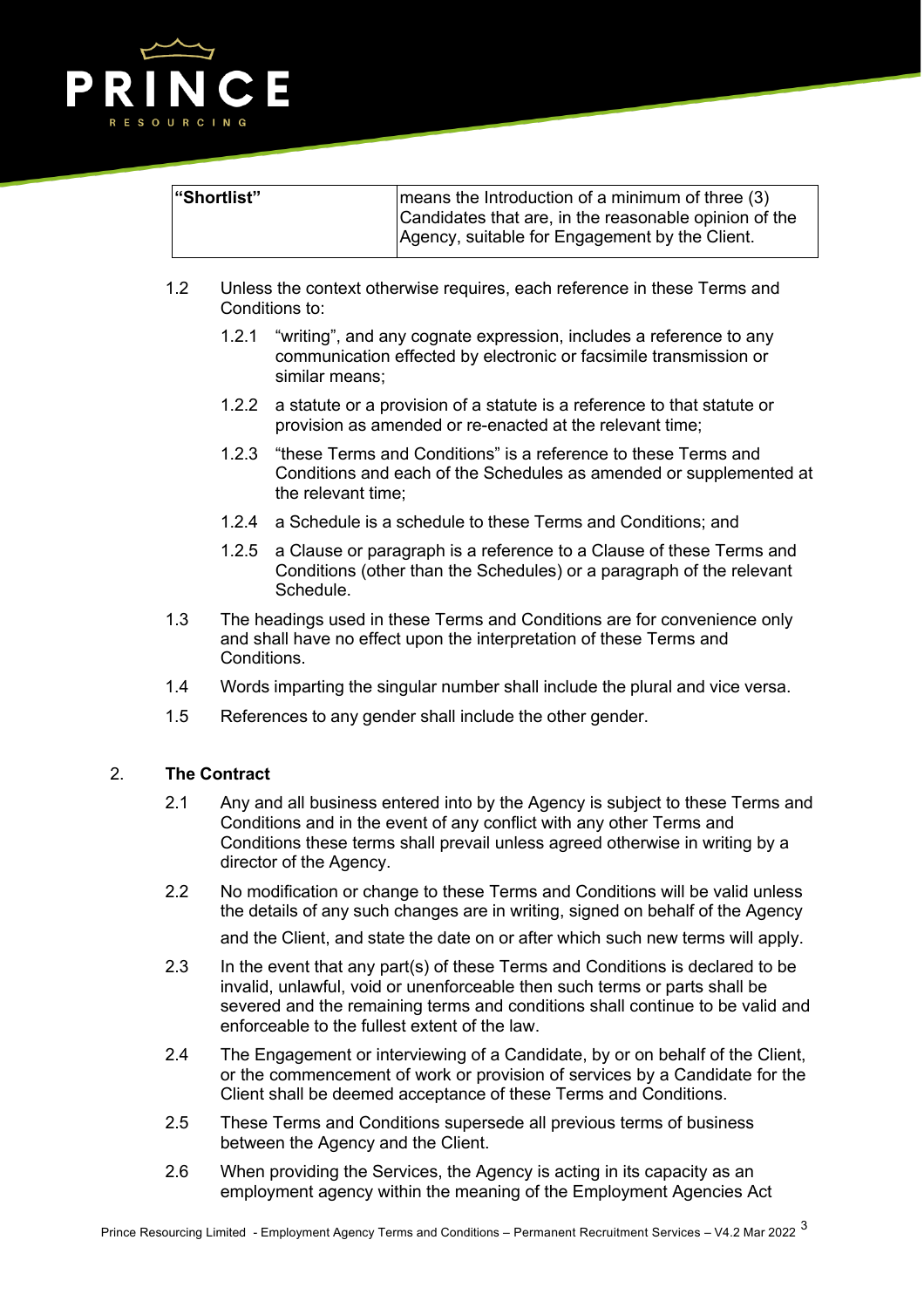

1973 and the Conduct Regulations.

## 3. **Vacancies and Advertisements**

- 3.1 The Agency shall have the right to decline, cancel or otherwise remove any vacancy advertisement provided by the Client to the Agency at any time, for any reason and without giving prior notice to the Client.
- 3.2 If any vacancy advertisement appears to demonstrate that the Client intends to discriminate on the grounds of gender, sexual orientation, race, religion or age, it will be declined unless the vacancy is exempted from the provisions of the Equality Act 2010. In the case of any applicable exemptions, the vacancy advertisement must be accompanied by a written statement explaining those exemptions and how they apply to the vacancy.
- 3.3 If, in the opinion of the Agency, any vacancy advertisement indicates any illegal purposes on the part of the Client, the Agency may, without notice, report the vacancy and the Client to the relevant authorities. Such authorities may include, but are not limited to, the Department for Work and Pensions, ACAS, the Information Commissioner's Office; and the Recruitment and Employment Confederation.
- 3.4 Vacancy advertisements shall remain open and viewable by prospective Candidates for a period of 14 days or otherwise as agreed between the Agency and the Client.
- 3.5 All vacancy advertisements shall contain details of no more than one single vacancy unless otherwise agreed in writing between the Agency and the Client.

## 4. **The Agency's Obligations**

4.1 The Agency shall use its reasonable endeavours to find suitable and willing Candidates to fill such vacancies as are notified to the Agency by the Client or to notify the Client if the Agency believes it is unable to assist with the Client's requirements.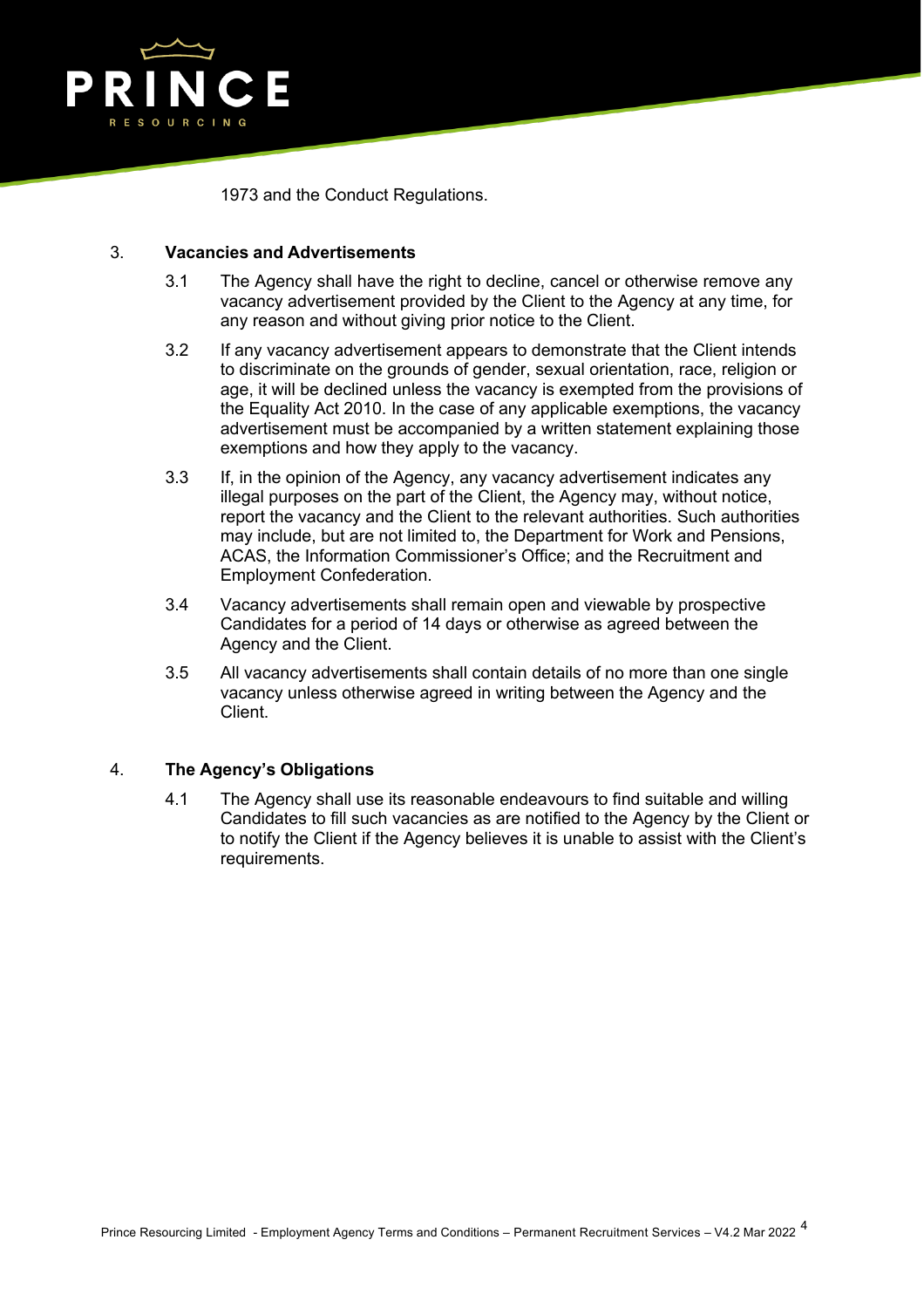

- 4.2 The Agency shall use its reasonable endeavours to ensure that all vacancy advertisements are published on the date agreed with the Client or, where no date is agreed, within 24 hours of receiving details of the vacancy.
- 4.3 The Agency will use reasonable endeavours to:
	- 4.3.1 ensure that all Candidates introduced to the Client have the experience, qualifications, and authorisations which are required by the Client, by law or by any professional body, for the position(s) that the Client wishes to fill;
	- 4.3.2 confirm that all Candidates introduced to the Client are willing to work in the position which the Client is seeking to fill;
	- 4.3.3 verify the identity of Candidates prior to making an Introduction.
- 4.4 At the same time as proposing a Candidate to the Client the Agency will inform the Client of such matters as detailed in Clause 4.3 that the Agency has obtained confirmation of.
- 4.5 The Agency will endeavour to take all reasonable steps to ensure that Clients and Candidates are aware of any requirements imposed by law or any professional body on the vacancy/vacancies that the Client seeks to fill.
- 4.6 The Agency cannot guarantee to find a suitable Candidate for each vacancy and gives no warranties as to the suitability of any Candidate.

## 5. **The Client's Obligations**

- 5.1 The Client shall provide to the Agency all information which is reasonably required for the Agency to provide the Services. The Client shall use its best and reasonable endeavours to ensure that such information is complete, accurate and up to date.
- 5.2 The Client shall ensure that all information provided to the Agency does not contain any material which could be regarded as offensive, indecent, obscene, illegal, dishonest, untruthful, defamatory or discriminatory.
- 5.3 The Client shall ensure that all information provided to the Agency does not contain any material which infringes the rights of any third parties (including, but not limited to, intellectual property rights).
- 5.4 The Client must provide the Agency with details of the vacancies that the Client wishes to fill, which must include the type of work required, the date of commencement, the duration, the hours, rates of pay and location as well as the training, qualifications and other authorisations required by law, the Client and any professional body for the position(s).
- 5.5 The Client must inform the Agency of any Health and Safety risks or requirements of the vacancies the Client wishes to fill, as well as the action taken by the Client to minimise and control such risks.
- 5.6 The Client must not seek to employ any member of the Agency's staff, but in the event that any member of staff accepts an Engagement with the Client, the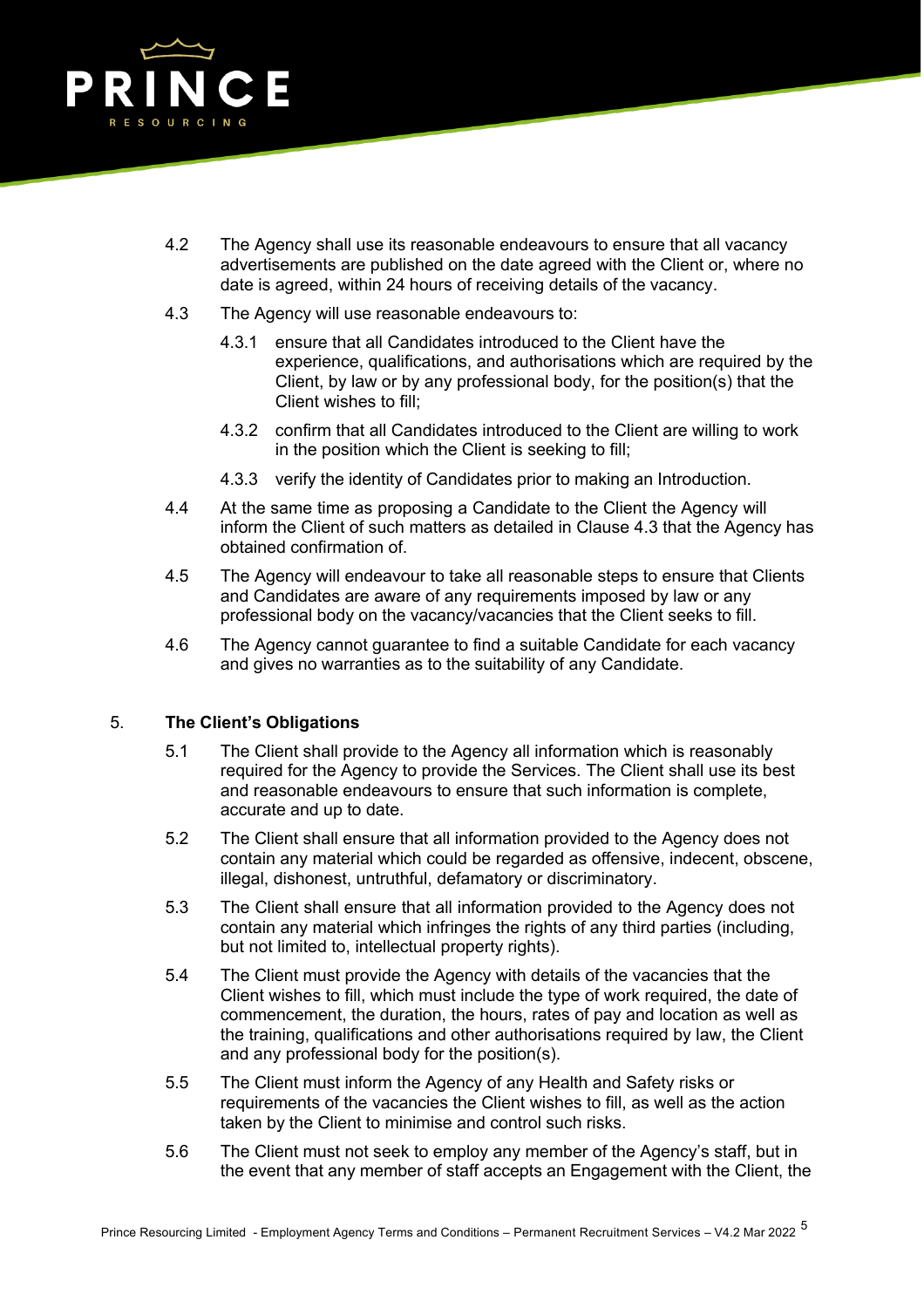

Client must pay an Introduction Fee in accordance with Clause 6.

- 5.7 The Client warrants that it shall immediately, and in any event within 24 hours of the Agency's first provision of information relating to the Candidate's identity, inform the Agency if the Client believes that it is aware of the identity of the Candidate other than via information supplied by the Agency. The Client agrees that it will be deemed not to have been aware of the identity of the Candidate prior to the Agency's provision of the information relating to the Candidate's identity if the Client fails to provide such a notice within the aforementioned 24 hours.
- 5.8 The Client acknowledges that the Agency is under no obligation to provide the Services until all required information has been provided by the Client in accordance with Clause 5.1.
- 5.9 The Client shall inform the Agency immediately in the event that any relevant information changes following the submission of that information to the Agency.
- 5.10 Subject to the provisions of Clause 4.3, the Agency shall not verify or otherwise check any Candidate details, howsoever they may be provided to the Client.
- 5.11 It shall be the sole responsibility of the Client to ensure that Candidates are suitable for the relevant vacancies and to obtain any references required.
- 5.12 It shall be the sole responsibility of the Client to obtain any required permits (including, but not limited to, work permits).
- 5.13 It shall be the sole responsibility of the Client to arrange for any required medical examinations or investigations.
- 5.14 The Client must notify the Agency immediately of any offer of an Engagement that it makes to a Candidate.
- 5.15 The Client must notify the Agency immediately of the acceptance of any offer of Engagement that is made to a Candidate and provide details of the Candidate's remuneration.
- 5.16 The Client must notify the Agency immediately if, following the Engagement of a Candidate, the Candidate's remuneration increases at any time during the first 12 months of the Engagement, and the Introduction Fee detailed in clause will be increased accordingly.
- 5.17 The Client must within five (5) days of offering an Engagement to a Candidate provide the Agency with a copy of the job offer or contract given to the Candidate.
- 5.18 Notwithstanding Clause 4.3 above the Client must satisfy itself as to the suitability of a Candidate for any vacancy, and the Client must be responsible for taking up references and checking the validity of qualifications.
- 5.19 The Client is responsible for payment of Remuneration to the Candidate following Engagement.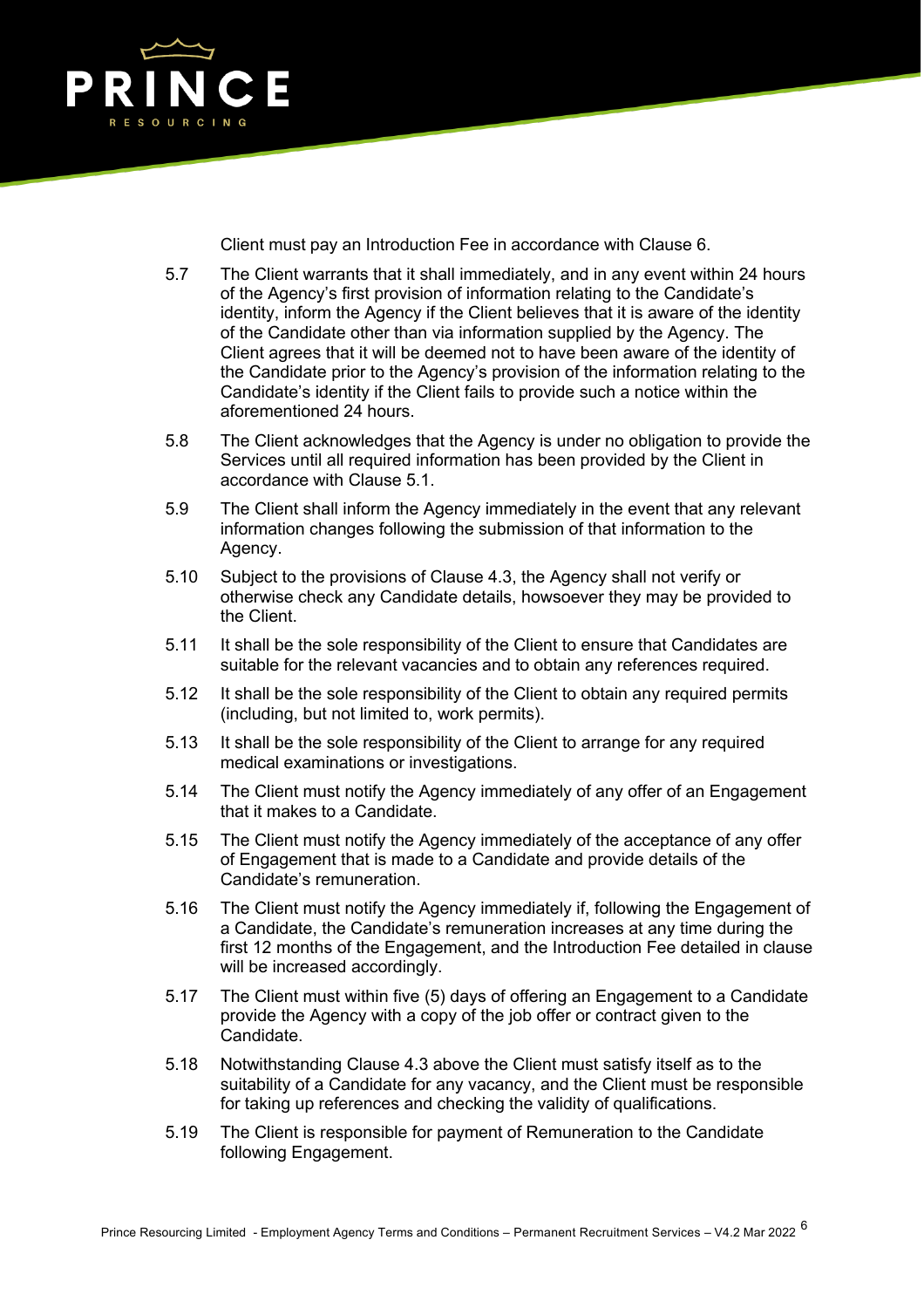

### 6. **Fees and Payment**

- 6.1 The Introduction Fee payable by the Client to the Agency upon the commencement of an Engagement by a Candidate shall be calculated either as a fixed fee or provided the Candidate is employed on a full-time basis, then as a percentage of the Candidate's remuneration during the first 12 months of the Engagement, exclusive of VAT.
- 6.2 The relevant Introduction Fee shall be determined in accordance with the Fee Card.
- 6.3 If the Engagement of a Candidate is for a fixed term of less than 12 months or the Engagement is on a part-time basis then the Introduction Fee will also be calculated on the full-time equivalent salary, subject to the Minimum Fee.
- 6.4 If an Engagement for a fixed term of less than 12 months is extended then a further Introduction Fee based on the Candidate's full-time equivalent salary for the periodup to 12 months from the original Engagement will become payable by the Client.
- 6.5 In the case of a Retained Assignment, the Introduction Fee shall be calculated in accordance with Clauses 6.1 above and shall become payable as follows:
	- 6.5.1 30% of the relevant Introduction Fee shall be payable upon acceptance of the Retained Assignment by the Agency;
	- 6.5.2 30% of the relevant Introduction Fee shall be payable upon provision to the Client of the Shortlist; and
	- 6.5.3 40% of the relevant Introduction Fee shall be payable upon Engagement of a Candidate.
- 6.6 The Client must pay the Agency's fees within 30 days of receiving the invoice.
- 6.7 The Agency reserves the right to charge interest at the rate of 8% above Bank of England base rate of interest per annum on any invoiced fees that remain unpaid by the Client from the due date to the date of payment.
- 6.8 Except in respect of a Retained Assignment or where a Candidate has been made redundant, the Client may be entitled to a partial refund of the Introduction Fee where:
	- Week of Termination **1996** Separate Music Control 1996 Of Introduction Fee Refundable 1 100% or Free Replacement 2 90% or Free Replacement 3 80% or Free Replacement 4 70% or Free Replacement 5 60% 6 50% 7 40% 8 30%
	- 6.8.1 It was paid on time, and;

6.8.2 The Engagement is terminated in line with the table below: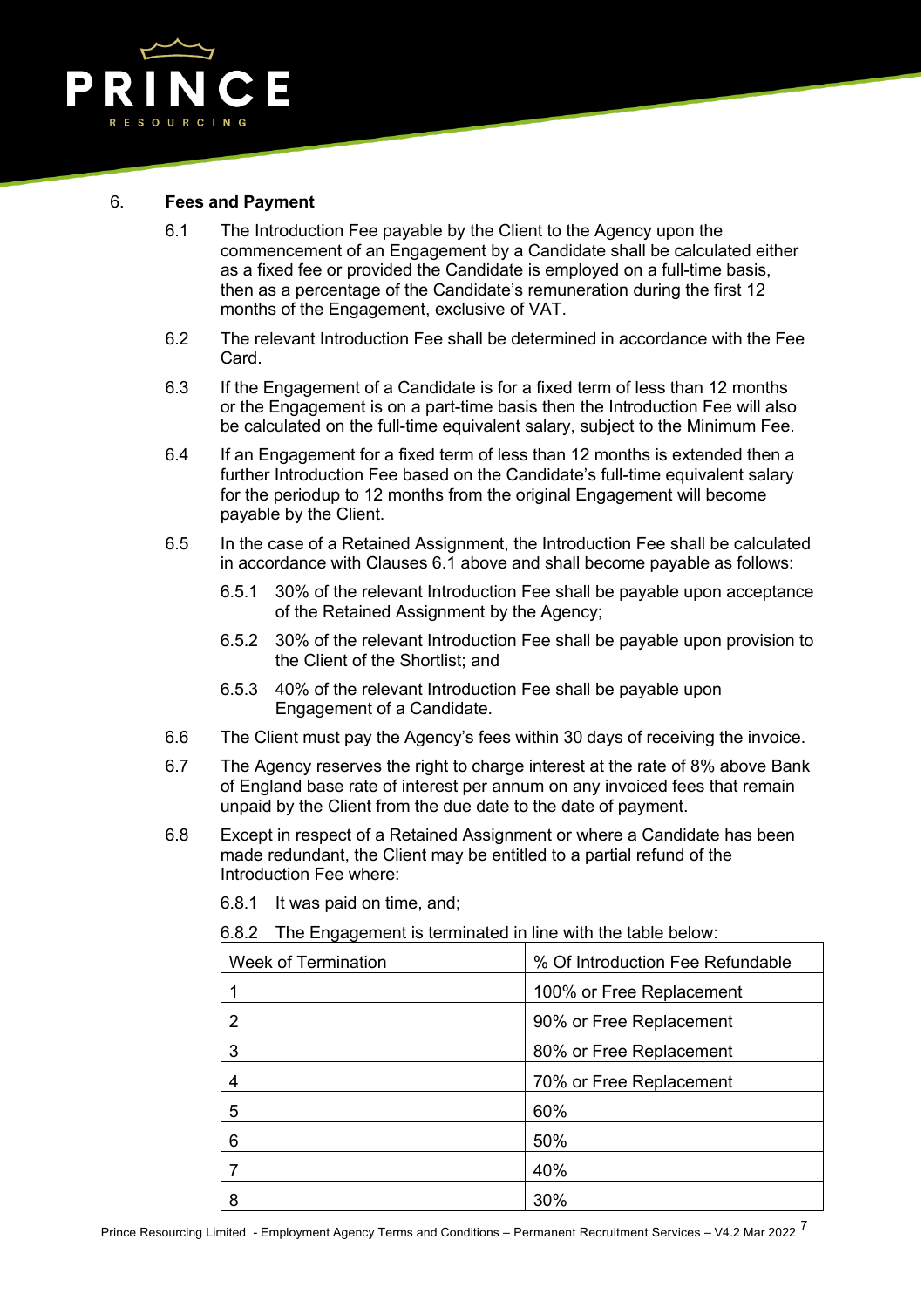

| O | 20%                           |
|---|-------------------------------|
|   | 10%                           |
|   | No refund or free replacement |

- 6.9 If no Introduction Fee was paid prior to the Engagements termination, or the Introduction Fee is paid later than the terms specified in Clause 6.7, the Client will not be eligible to receive any refund.
- 6.10 Where an Engagement is terminated following an Introduction on a Retained Assignment, the Client shall be entitled to Engage another Candidate from the relevant Shortlist without additional charge.
- 6.11 Where a Client has made an offer of Engagement to a Candidate but withdraws it before the Candidate commences the Engagement the Client must pay the Agency the Introduction Fee in respect of the annual remuneration to which the Candidate would have been entitled if the Engagement had proceeded. This Clause 6.11 shall not apply in the event thata Candidate fails any pre-employment vetting checks upon which the Candidate's Engagement with the Client has been made explicitly conditional within the relevant written offer.

## 7. **Temporary to Permanent Engagements**

7.1 Where, Following the supply of a Temporary Worker by the Employment Agency to the Client, the Client engages the Temporary Worker in a permanent Engagement within the Introduction Period, the client will be eligible for the following reductions to the Transfer Fee (defined in the Employment Businesses Terms and Conditions):

| Hours Worked during         | <b>Reduction Of Transfer Fee</b> |
|-----------------------------|----------------------------------|
| <b>Temporary Engagement</b> |                                  |
| 150 Hours                   | $1\%$                            |
| 300 Hours                   | 2%                               |
| 450 Hours                   | 3%                               |
| 600+ Hours                  | 4%                               |

## 8. **Confidentiality**

- 8.1 Each Party undertakes that, except as provided by Clause 7.2 or as authorised in writing by the other Party, it shall, at all times:
	- 8.1.1 keep confidential all Confidential Information;
	- 8.1.2 not disclose any Confidential Information to any other party;
	- 8.1.3 not use any Confidential Information for any purpose other than as contemplated by and subject to these Terms and Conditions;
	- 8.1.4 not make any copies of, record in any way or part with possession of any Confidential Information; and
	- 8.1.5 ensure that none of its directors, officers, employees, agents or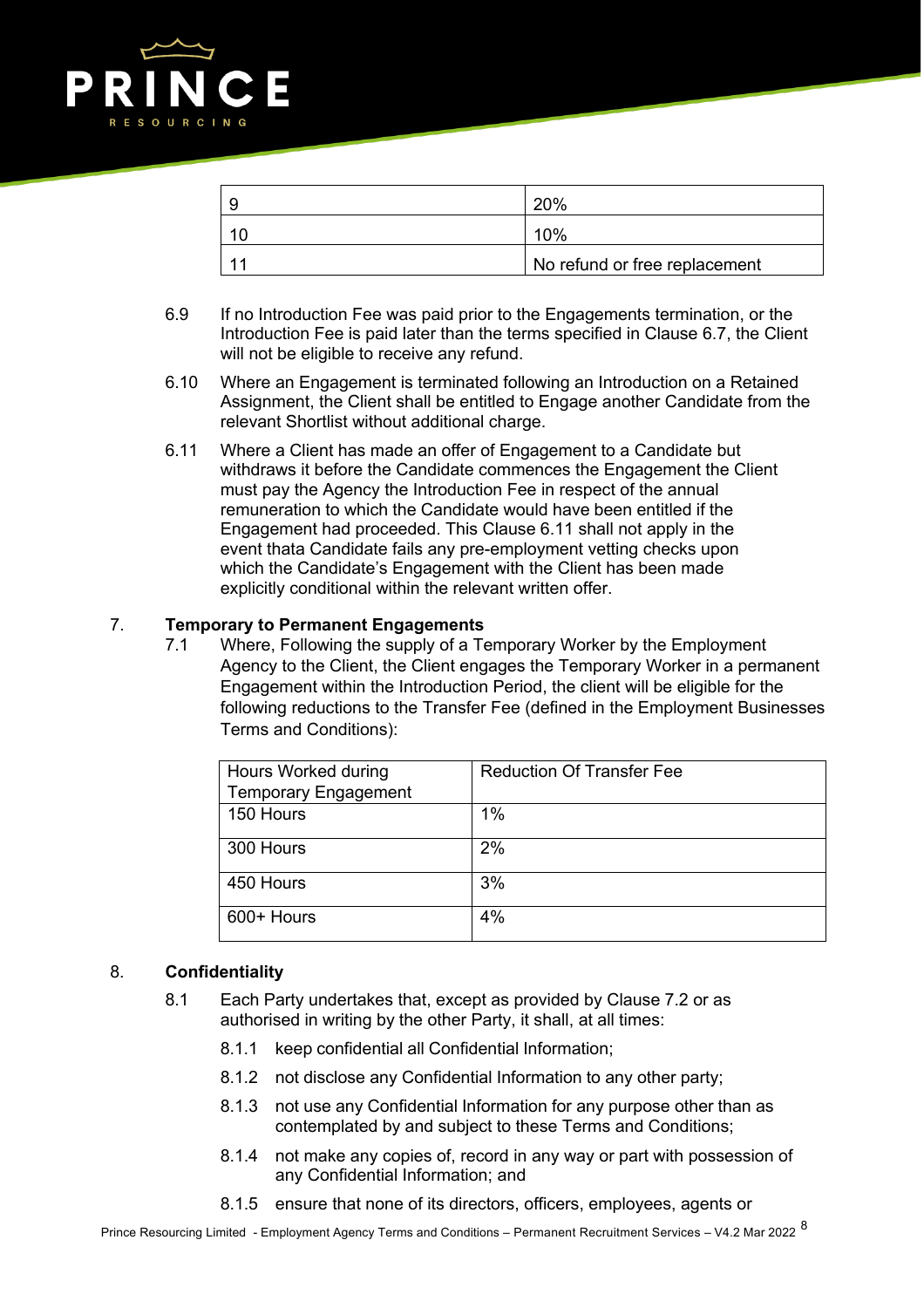

advisers does any act which, if done by that Party, would be a breach of the provisions of Clauses 7.1.1 to 7.1.4 above.

- 8.2 Either Party may:
	- 8.2.1 disclose any Confidential Information to:
		- 8.2.1.1 any sub-contractor or supplier of that Party;
		- 8.2.1.2 any governmental or other authority or regulatory body; or
		- 8.2.1.3 any employee or officer of that Party or of any of the aforementioned persons;

to such extent only as is necessary for the purposes contemplated by these Terms and Conditions, or as required by law, and in each case subject to that Party first informing the person in question that the Confidential Information is confidential and (except where the disclosure is to any such body as is mentioned in Clause 7.2.1.2 above or any authorised employee or officer of any such body) obtaining and submitting to the other Party a written undertaking from the person in question, as nearly as practicable in the terms of this Clause, to keep the Confidential Information confidential and to use it only for the purposes for which the disclosure is made; and

- 8.2.2 use any Confidential Information for any purpose, or disclose it to any other person, to the extent only that it is, or has become, public knowledge through no fault of that Party, provided that in doing so that Party does not disclose any part of that Confidential Information which is not public knowledge.
- 8.3 The provisions of this Clause 7 shall continue in force in accordance with their terms, notwithstanding the termination of these Terms and Conditions for any reason.

## 9. **Data Protection**

- 9.1 The Parties acknowledge that the Agency is a Data Controller in respect of the Personal Data of Candidates and provides such Personal Data to Client in accordance with the Data Protection Legislation for the purposes anticipated by these Terms and Conditions.
- 9.2 The Parties further acknowledge that the Client is also a Data Controller but that the Parties are not Joint Controllers (as defined within the Data Protection Legislation) save where a specific agreement is made to that effect between the Parties as an addendum to these terms.
- 9.3 The Parties warrant to each other that any Personal Data relating to a Data Subject, whether provided by the Client, the Agency or by a Candidate, will be used, Processed and recorded by the receiving party in accordance with Data Protection Legislation.
- 9.4 The Parties will take appropriate technical and organisational measures to adequately protect all Personal Data against accidental loss, destruction or damage, alteration or disclosure.
- 9.5 The Client will:
	- 9.5.1 comply with the instruction of the Agency as regards the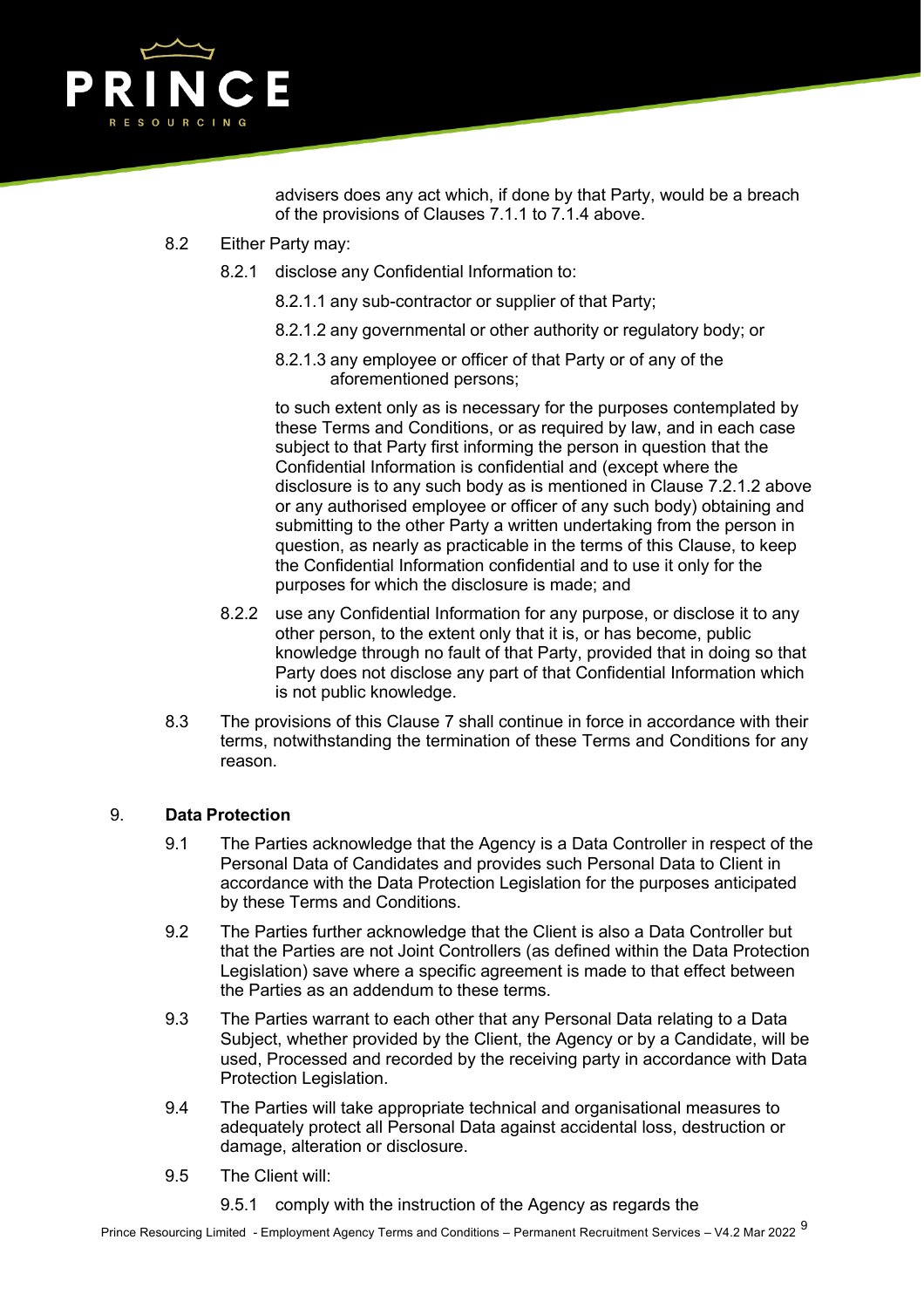

transfer/sharing of data between the Parties. If the Client requires Personal Data not already in its control to be provided by the Agency, the Client will set out its legal basis for the request of such data and accept that the Agency may refuse to share/transfer such Personal Data where, in the reasonable opinion of the Agency, it does not comply with its obligations in accordance with the Data Protection Legislation;

- 9.5.2 ensure it has met any obligations under the Data Protection Legislation to keep a record of its Processing activities in respect of Candidates;
- 9.5.3 not cause the Agency to breach any of its obligations under the Data Protection Legislation.
- 9.6 In the event the Client becomes aware of an actual or any reasonably suspected Personal Data Breach in respect of a Candidate, it will immediately notify the Agency and will provide the Agency with a description of the Personal Data Breach, the categories of data that was the subject of the Personal Data Breach and the identity of each Data Subject affected and any other information the Agency reasonably requests relating to the Personal Data Breach.
- 9.7 In the event of a Personal Data Breach in respect of a Candidate, the Client will promptly (at its own expense) provide such information, assistance and cooperation and do such things as the Agency may request to:
	- 9.7.1 investigate and defend any claim or regulatory investigation;
	- 9.7.2 mitigate, remedy and/or rectify such breach; and
	- 9.7.3 prevent future breaches.

and will provide the Agency with details in writing of all such steps taken.

- 9.8 The Client will not release or publish any filing, communication, notice, press release or report concerning any Personal Data Breach without the prior written approval of the Agency, unless the Client is required to give such notice under the Data Protection Legislation.
- 9.9 The Client agrees it will only Process Personal Data of a Candidate for the purposes of considering the Candidate for Engagement as contemplated by these Terms and Conditions.
- 9.10 The Client will provide evidence of compliance with this Clause 8 upon request from the Employment Business.
- 9.11 The Client will indemnify, and keep indemnified, the Agency against any costs, claims or liabilities incurred directly or indirectly by the Agency arising out of or in connection with any failure of the Client to comply with Clause 8; including any finding by a relevant authority that the Client was acting as a Data Processor (as defined in the Data Protection Legislation) on behalf of the Agency.

#### 10. **Liability**

With the exception of death or personal injury caused by the Agency's negligence, the Agency shall not be liable or responsible for any loss or damages of any nature whether direct or indirect including any loss of profits or any consequential damages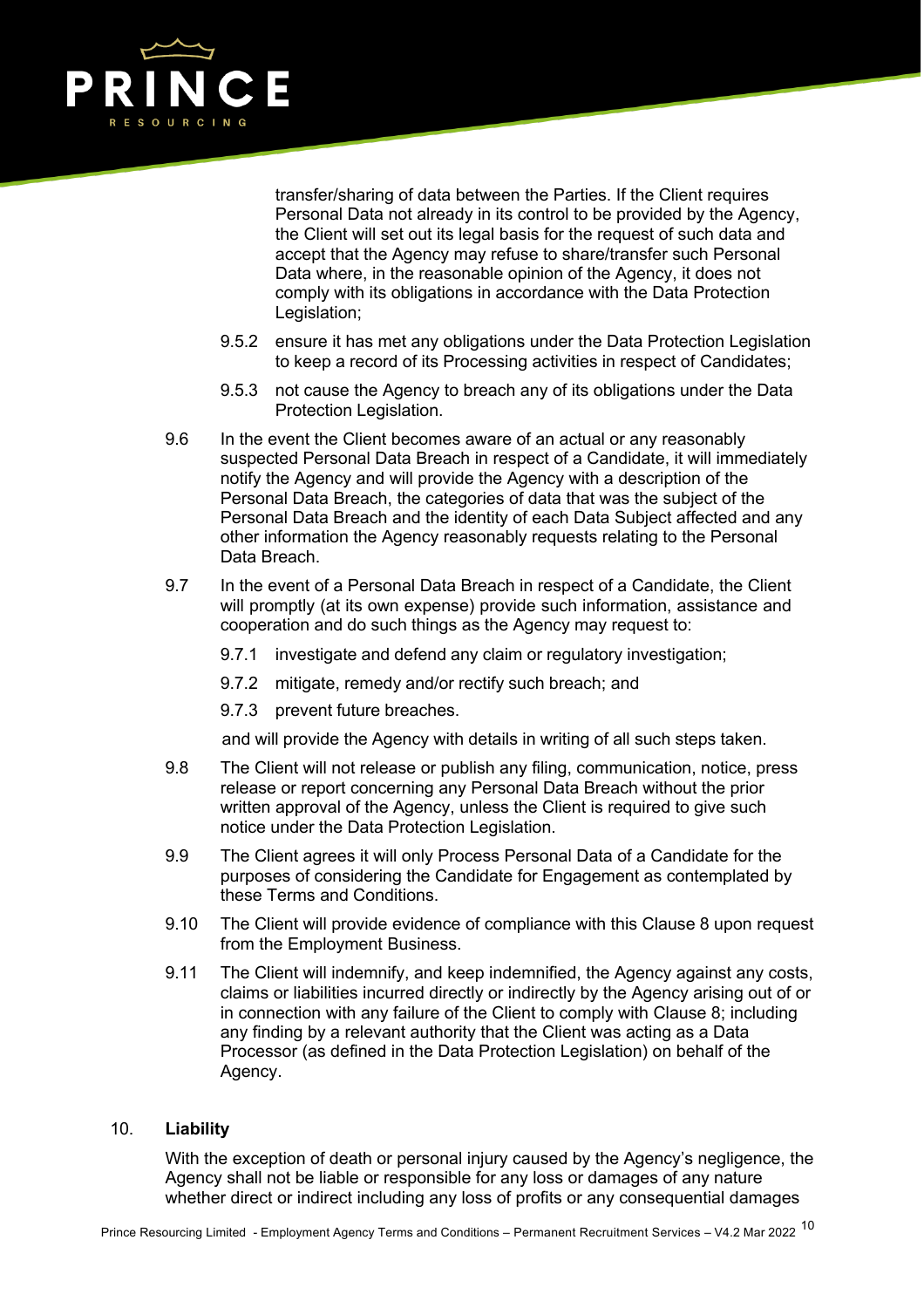

suffered or incurred by the Client as a result of the Introduction of a Candidate to the Client by the Agency, the Engagement of a Client Introduced by the Agency or the failure of the Agency to Introduce any Candidate to the Client.

#### 11. **Indemnity**

The Client shall indemnify the Agency against any costs, liability, damages, loss, claims or proceedings which may arise out of its use of the Services or out of any breach of any part of these Terms and Conditions.

### 12. **Force Majeure**

Neither Party to these Terms and Conditions shall be liable for any failure or delay in performing their obligations where such failure or delay results from any cause that is beyond the reasonable control of that Party. Such causes include, but are not limited to: power failure, Internet Service Provider failure, industrial action, civil unrest, fire, flood, storms, earthquakes, acts of terrorism, acts of war, governmental action or any other event that is beyond the control of the Party in question.

#### 13. **Law and Jurisdiction**

- 13.1 These Terms and Conditions (including any non-contractual matters and obligations arising therefrom or associated therewith) shall be governed by, and construed in accordance with, the laws of England and Wales.
- 13.2 Any dispute, controversy, proceedings or claim between the Parties relating to these Terms and Conditions (including any non-contractual matters and obligations arising therefrom or associated therewith) shall fall within the jurisdiction of the courts of England and Wales.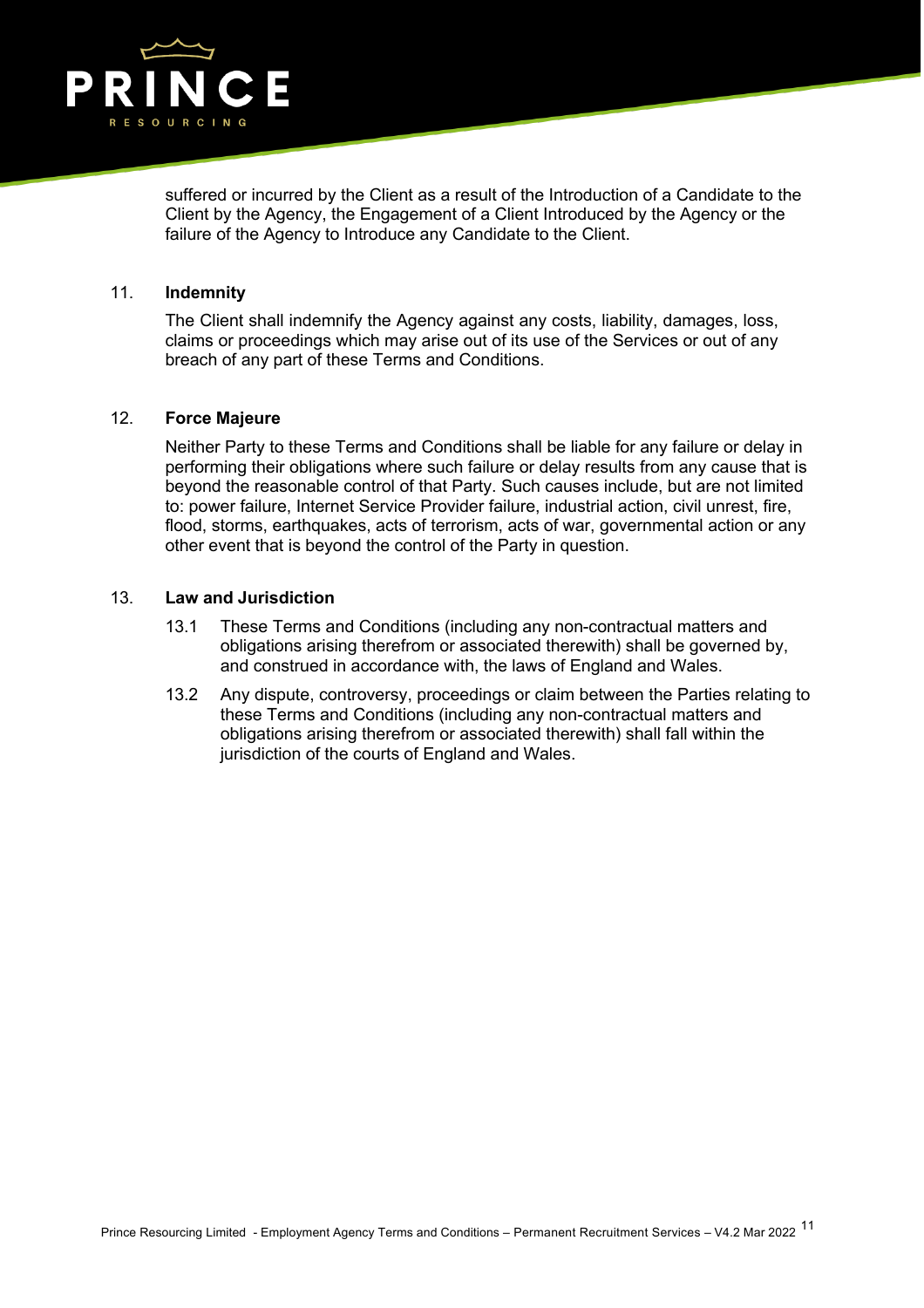

### **SCHEDULE – Privacy Notice and Fee Card**

#### **Privacy Notice**

The Agency's privacy notice can be found at: princeresourcing.co.uk/privacy-policy

For any queries or complaints relating to the handling of Personal Data please contact DPO@princeresourcing.co.uk or write to:

DPO First Floor, Braebourne House Woodlands Bradley Stoke Bristol BS32 4JT

### **Fee Card**

The Introduction Fees shall be calculated in accordance with the table below unless otherwise agreed in writing by an authorised representative of the Agency.

| <b>Annual Remuneration</b> | <b>Introduction Fee</b>                                       |
|----------------------------|---------------------------------------------------------------|
| Up to £19,999              | 18%                                                           |
| £20,000 to £24,999         | 18%                                                           |
| £25,000 to £29,999         | 18%                                                           |
| £30,000 to £34,999         | 18%                                                           |
| £30,000 to £39,999         | 18%                                                           |
| £40,000 to £59,999         | 18%                                                           |
| £60,000 to £79,999         | 18%                                                           |
| £80,000 and above          | As determined between the Client and the<br>Agency in writing |

**All Introduction Fees quoted are exclusive of VAT, which shall be applied at the prevailing rate.**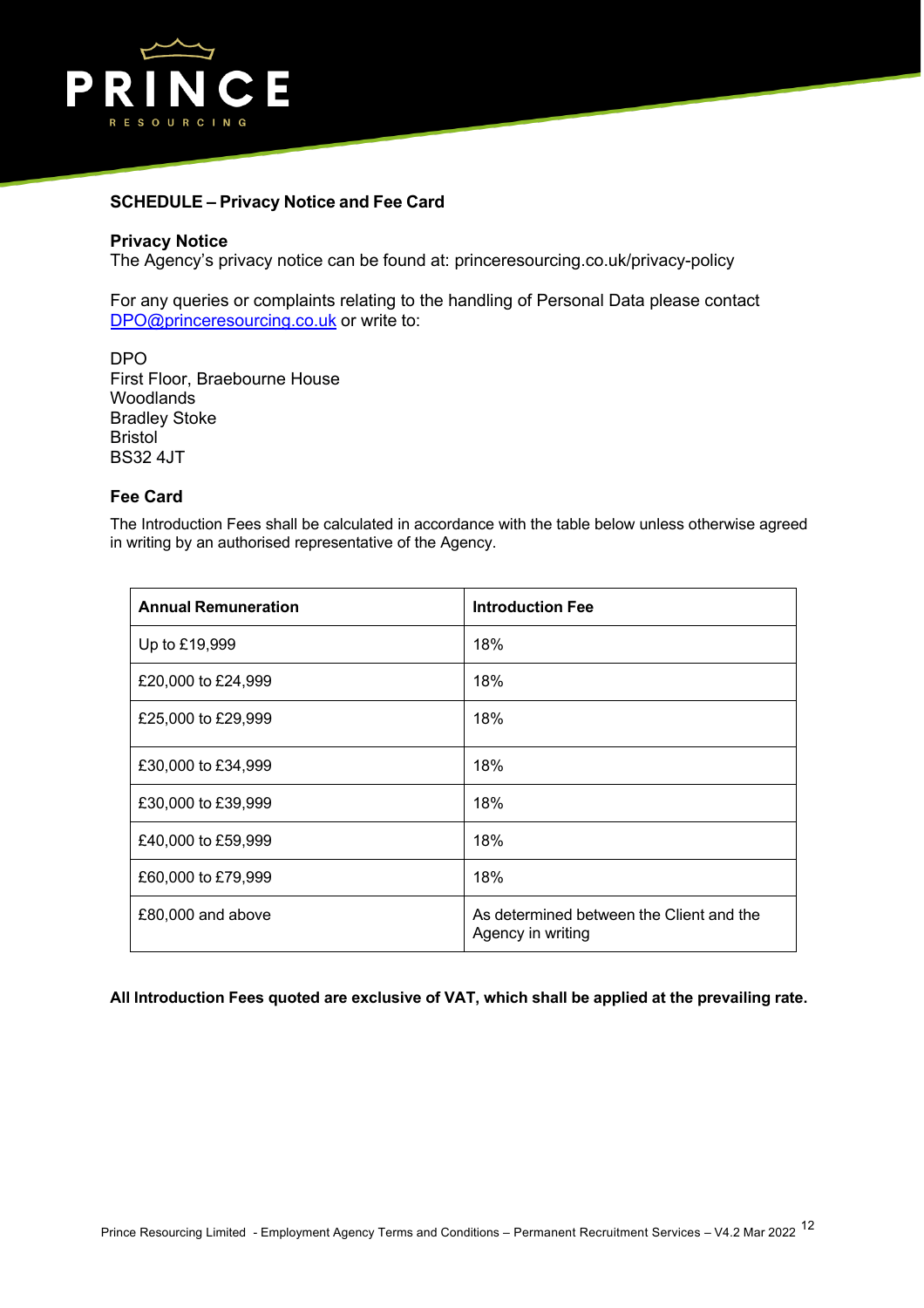

## **EMPLOYMENT BUSINESS TERMS AND CONDITIONS**

#### **BACKGROUND:**

These Terms and Conditions shall apply to the provision of employment business Services by the Employment Business to the Client.

In the event of conflict between these Terms and Conditions and any other terms and conditions (of the Client or otherwise) then these terms shall prevail unless expressly otherwise agreed by a director of the Employment Business in writing.

### 1. **Definitions and Interpretation**

1.1 In these Terms and Conditions, unless the context otherwise requires, the following expressions have the following meanings:

| <b>"Agency Workers</b> "<br><b>Regulations"</b> | means the Agency Workers Regulations 2010;                                                                                                                                                                               |
|-------------------------------------------------|--------------------------------------------------------------------------------------------------------------------------------------------------------------------------------------------------------------------------|
| "Applicant"                                     | means any individual Introduced to the Client by the<br>Employment Business from time-to-time as a potential<br>Temporary Worker or candidate for permanent<br>engagement by the Client;                                 |
| "AWR Claim"                                     | means any complaint or claim to a tribunal or court<br>made by or on behalf of the Inscope Temporary<br>Worker against the Client and/or the Employment<br>Business for any breach of the Agency Workers<br>Regulations; |
| "Assignment                                     | means the period during which the Temporary Worker<br>is supplied to render services to the Client;                                                                                                                      |
| "Calendar Weeks"                                | means any period of seven (7) days starting with the<br>same day as the first day of the Initial Assignment;                                                                                                             |
| "Client"                                        | means any person, firm or company including any<br>associates or subsidiaries (as defined by the<br>Companies Act 2006) to whom any Applicant is<br>introduced or to whom any Temporary Worker is<br>supplied;           |
| "Comparable Employee"                           | has the meaning set out in Regulation 5(4) of the<br><b>Agency Workers Regulations;</b>                                                                                                                                  |
| "Conduct Regulations"                           | means the Conduct of Employment Agencies and<br><b>Employment Businesses Regulations 2003;</b>                                                                                                                           |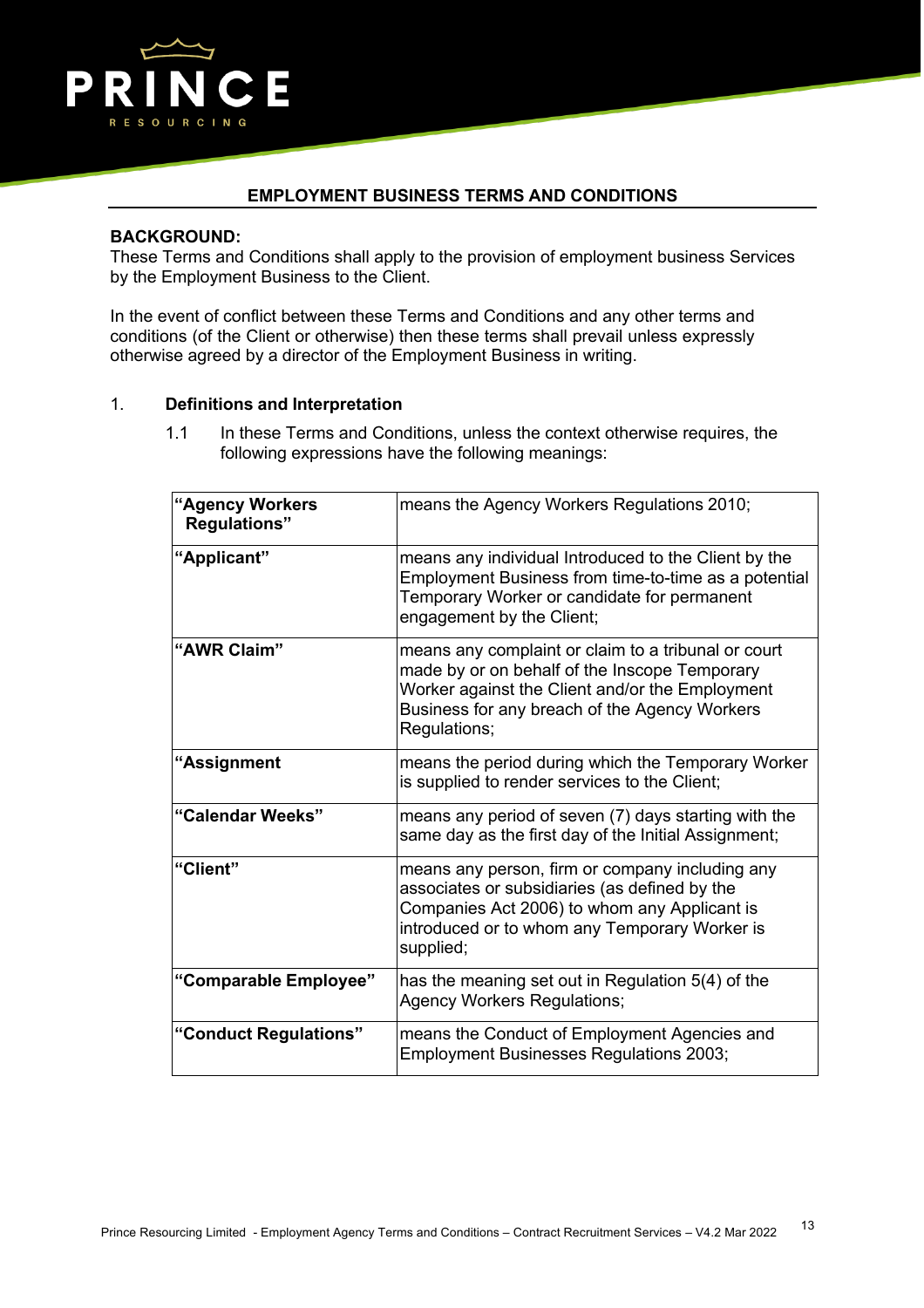

| "Confidential Information"       | means any information concerning either Party and<br>relating to its business methods, plans, systems,<br>finances or projects; its trade secrets; its products or<br>services; or any other information which is expressly<br>described as confidential;                                                                                                                                                              |
|----------------------------------|------------------------------------------------------------------------------------------------------------------------------------------------------------------------------------------------------------------------------------------------------------------------------------------------------------------------------------------------------------------------------------------------------------------------|
| "Data Controller"                | means a "controller" as defined within the Data<br>Protection Legislation;                                                                                                                                                                                                                                                                                                                                             |
| "Data Protection<br>Legislation" | means all applicable laws and regulations, as amended<br>or updated from time to time, in the United Kingdom<br>relating to data protection, the processing of personal<br>data and privacy, including without limitation:<br>(i) the Data Protection Act 2018 (ii) the General Data<br>Protection Regulation (EU) 2016/679; and (ii) the<br>Privacy and Electronic Communications (EC Directive)<br>Regulations 2003; |
| "Data Subject"                   | means as set out in, and will be interpreted in<br>accordance with, the Data Protection Legislation;                                                                                                                                                                                                                                                                                                                   |
| "Employment Business"            | means Prince Resourcing Limited a company<br>registered in England and Wales under number<br>11366232 whose registered office is at 50 Holton<br>Road, Barry, CF63 4HE;                                                                                                                                                                                                                                                |
| "Engagement"                     | means any employment, engagement or use of a<br>Temporary Worker by a Client on a temporary basis,<br>whether under a contract of service or for services,<br>agency arrangement or any other engagement;                                                                                                                                                                                                              |
| "First Assignment"               | means the first Assignment of the Temporary Worker<br>with the Client or any subsequent Assignment<br>commencing at least 42 days after the end of any<br>previous Assignment of the Temporary Worker with<br>the Client:                                                                                                                                                                                              |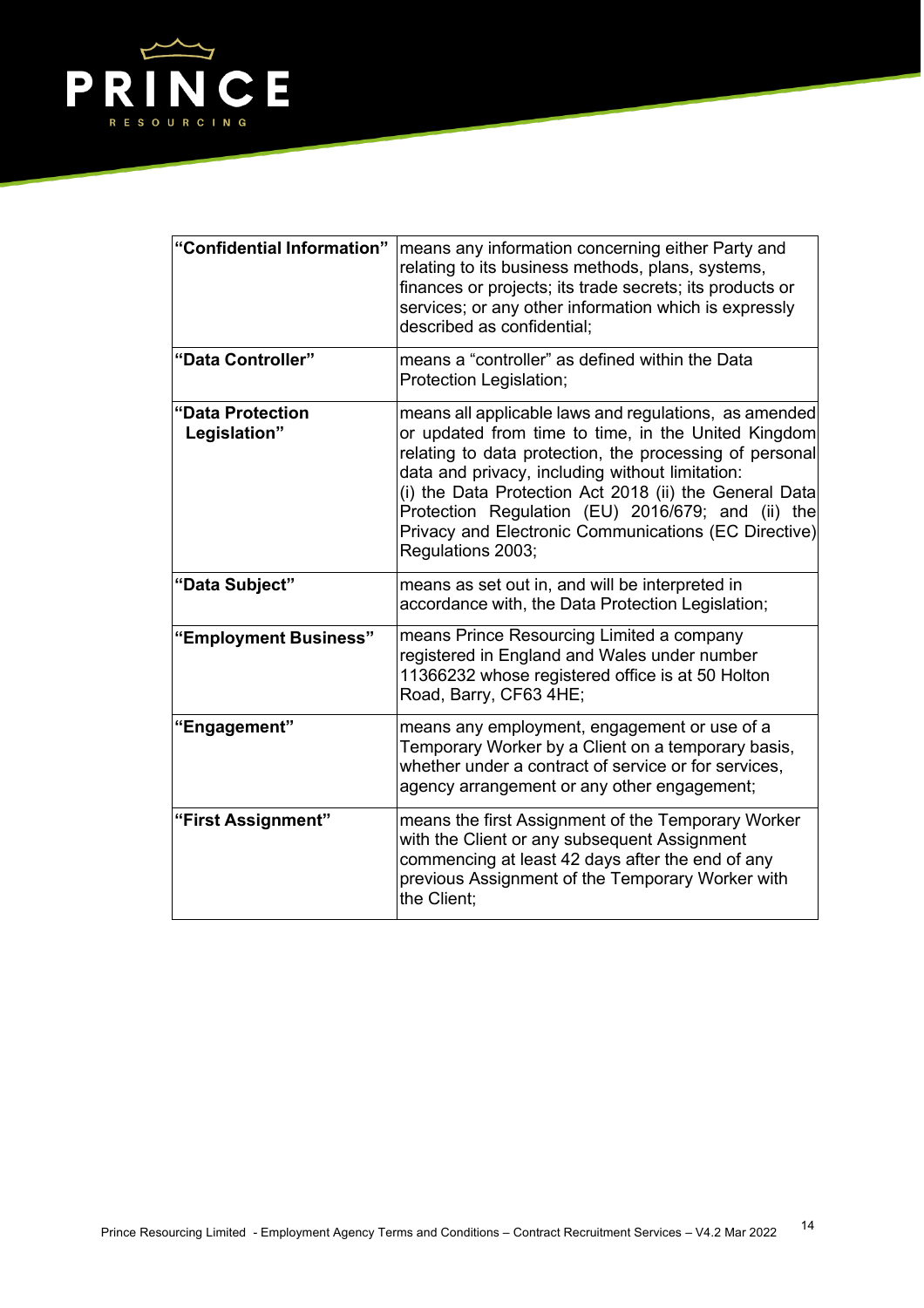

| "Initial Assignment"  | means:                                                                                                                                                                                            |                                                                                                                                                                                                                                                                                                                                               |
|-----------------------|---------------------------------------------------------------------------------------------------------------------------------------------------------------------------------------------------|-----------------------------------------------------------------------------------------------------------------------------------------------------------------------------------------------------------------------------------------------------------------------------------------------------------------------------------------------|
|                       | (a) the relevant Assignment; or                                                                                                                                                                   |                                                                                                                                                                                                                                                                                                                                               |
|                       | (b) if, prior to the relevant Assignment:                                                                                                                                                         |                                                                                                                                                                                                                                                                                                                                               |
|                       | (i)                                                                                                                                                                                               | the Inscope Temporary Worker has<br>worked in any assignment in the same<br>role with the relevant Client as the role<br>in which the Inscope Temporary Worker<br>works in the relevant Assignment; and                                                                                                                                       |
|                       | (ii)                                                                                                                                                                                              | the relevant Qualifying Period<br>commenced in any such assignment,                                                                                                                                                                                                                                                                           |
|                       | direction of the relevant Client;                                                                                                                                                                 | an assignment being (for the purpose of this defined<br>term) a period of time during which the Inscope<br>Temporary Worker is supplied by one or more<br>Temporary Work Agencies to the relevant Client to<br>work temporarily for and under the supervision and                                                                             |
| "Introduction"        | Engagement;                                                                                                                                                                                       | means the Client's interview of an Applicant in person<br>or by telephone, following the Client's instruction to the<br><b>Employment Business to search for a Temporary</b><br>Worker or the passing to the Client of a curriculum<br>vitae or other information which identifies the<br>Temporary Worker or Applicant and which leads to an |
| "Introduction Period" | Introduction;                                                                                                                                                                                     | means the 12 months immediately following an                                                                                                                                                                                                                                                                                                  |
| "Intermediary"        | means a person, firm or corporate body Introduced to<br>the Client by the Employment Business to carry out an<br>Assignment (and, save where otherwise indicated<br>includes a Temporary Worker); |                                                                                                                                                                                                                                                                                                                                               |
| "Off-Payroll Rules"   | Pensions) Act 2003;                                                                                                                                                                               | means Chapter 10 Part 2 of Income Tax (Earnings and                                                                                                                                                                                                                                                                                           |
| "Party" or "Parties"  | the context may require;                                                                                                                                                                          | means either or both of the Agency and the Client, as                                                                                                                                                                                                                                                                                         |
| "Personal Data"       |                                                                                                                                                                                                   | means as set out in, and will be interpreted in<br>accordance with, the Data Protection Legislation;                                                                                                                                                                                                                                          |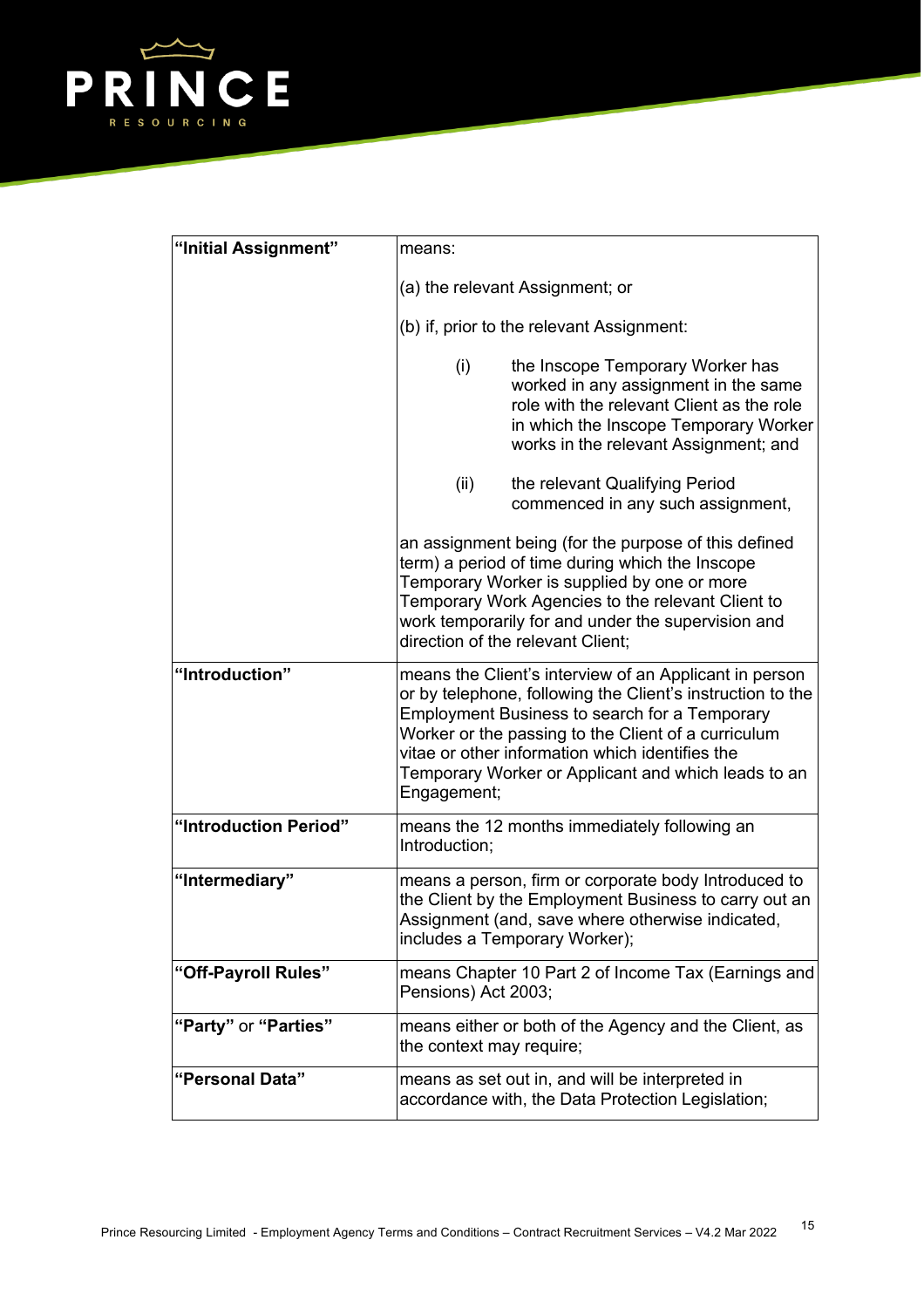

| "Personal Data Breach" | means the accidental or unlawful destruction, loss,<br>alteration, unauthorised disclosure of, or access to,<br>Personal Data transmitted, stored or otherwise<br>Processed in connection with these Terms and<br>Conditions or which otherwise relates to any<br>Candidate;                                                                                                                                                                                                                                                                                                                                                                                        |
|------------------------|---------------------------------------------------------------------------------------------------------------------------------------------------------------------------------------------------------------------------------------------------------------------------------------------------------------------------------------------------------------------------------------------------------------------------------------------------------------------------------------------------------------------------------------------------------------------------------------------------------------------------------------------------------------------|
| "Process"              | means as set out in, and will be interpreted in<br>accordance with, the Data Protection Legislation and<br>"Processed" and "Processing" will be construed<br>accordingly;                                                                                                                                                                                                                                                                                                                                                                                                                                                                                           |
| "PSC"                  | means an Intermediary operating as a personal<br>services company in respect of which the relevant<br>Temporary Worker has a controlling interest;                                                                                                                                                                                                                                                                                                                                                                                                                                                                                                                  |
| "Qualifying Period"    | has the meaning set out in Regulation 7 of the Agency<br><b>Workers Regulations;</b>                                                                                                                                                                                                                                                                                                                                                                                                                                                                                                                                                                                |
| "Relevant Period"      | means:                                                                                                                                                                                                                                                                                                                                                                                                                                                                                                                                                                                                                                                              |
|                        | in the case of a Temporary Worker that has not opted<br>out of the Conduct Regulations; the period ending the<br>later of (a) 8 weeks commencing from the day after the<br>last day on which the Temporary Worker worked for<br>the Client having been supplied by the Employment<br>Business; or (b) 14 weeks from the first day on which<br>the Temporary Worker worked for the Client having<br>been supplied by the Employment Business; or (c) the<br>period ending 14 weeks from the first day of the most<br>recent Assignment where there has been a break of<br>more than 6 weeks (42 days) since any previous<br>assignment; whichever period ends later; |
|                        | or:                                                                                                                                                                                                                                                                                                                                                                                                                                                                                                                                                                                                                                                                 |
|                        | in the case of a Temporary Worker that has provided a<br>valid opt out in respect of the Conduct Regulations; the<br>period ending six (6) months from the day after the last<br>day on which the Temporary Worker worked for the<br>Client having been supplied by the Employment<br>business or (in the case where there has been no<br>supply) six (6) months from the date of Introduction of<br>the Applicant;                                                                                                                                                                                                                                                 |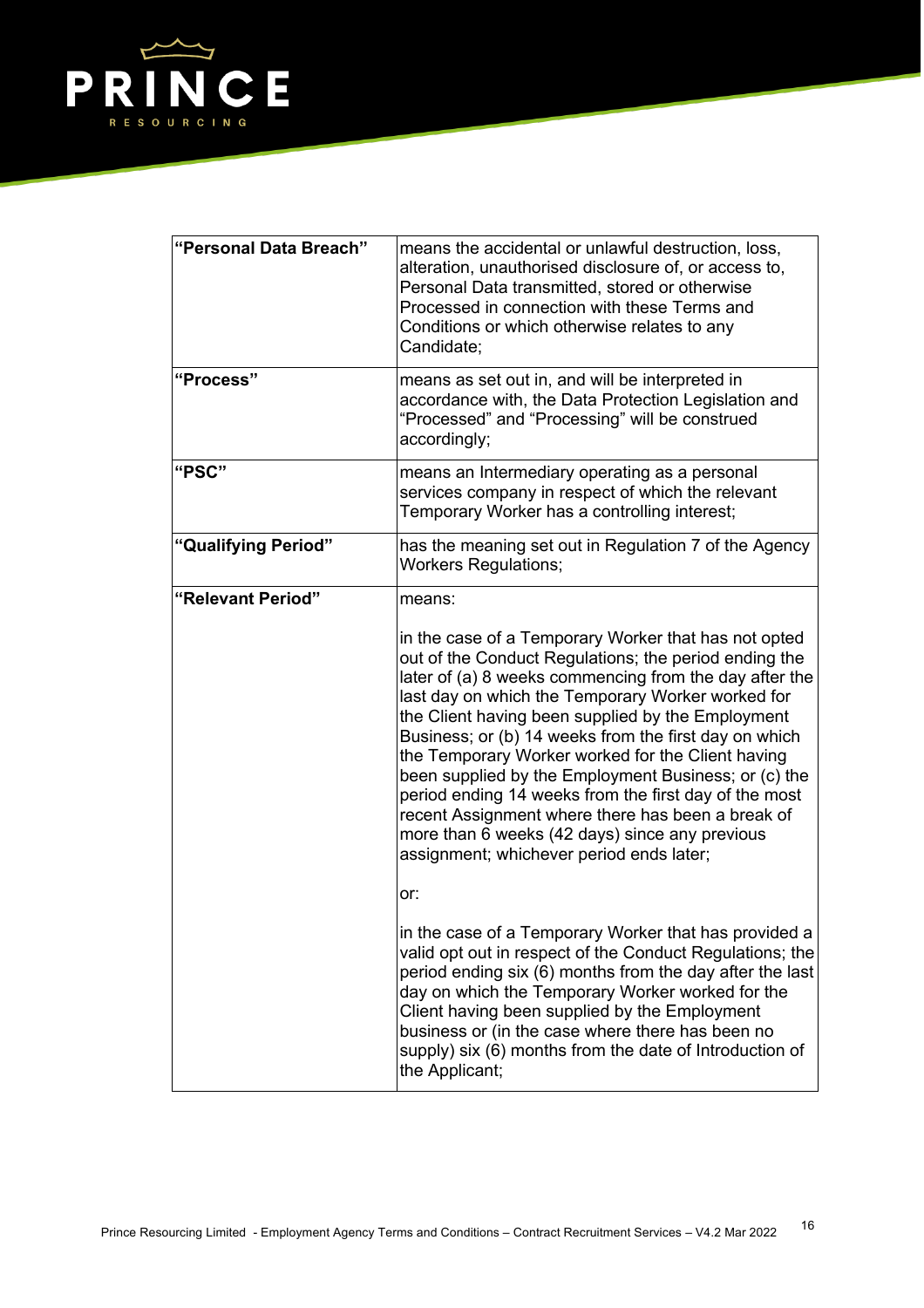

| "Relevant Terms and<br><b>Conditions"</b> | means terms and conditions relating to:<br>(a)<br>relevant pay,<br>(b)<br>the duration of working time,<br>(c)<br>night work,<br>(d)<br>rest periods,<br>rest breaks and<br>(e)<br>(f)<br>annual leave;<br>that are ordinarily included in the contracts of<br>employees or workers (as appropriate) of the Client<br>whether by collective agreement or otherwise and<br>including (for the avoidance of doubt and without<br>limitation) such terms and conditions that have<br>become contractual by virtue of custom and practice,<br>including copies of all relevant documentation; |  |
|-------------------------------------------|-------------------------------------------------------------------------------------------------------------------------------------------------------------------------------------------------------------------------------------------------------------------------------------------------------------------------------------------------------------------------------------------------------------------------------------------------------------------------------------------------------------------------------------------------------------------------------------------|--|
| "Remuneration"                            | means any salary, fees, bonuses, commission,<br>allowances, or any other financial benefit payable to,<br>or received by a Temporary Worker for services to a                                                                                                                                                                                                                                                                                                                                                                                                                             |  |
|                                           | Client (excluding VAT); and                                                                                                                                                                                                                                                                                                                                                                                                                                                                                                                                                               |  |
| "Services"                                | means the employment business services provided by<br>the Employment Business to the Client as set out in<br>these Terms and Conditions;                                                                                                                                                                                                                                                                                                                                                                                                                                                  |  |
|                                           | "Temporary Work Agency" has the meaning set out in regulation 4 of the Agency<br><b>Workers Regulations</b>                                                                                                                                                                                                                                                                                                                                                                                                                                                                               |  |
| "Temporary Worker"                        | means an Applicant whose services are supplied to<br>the Client by the Employment Business or an<br>Intermediary for which the Client agrees to engage<br>such Applicant on a short term or temporary basis;                                                                                                                                                                                                                                                                                                                                                                              |  |
| "Transfer Fee"                            | means the greater of:                                                                                                                                                                                                                                                                                                                                                                                                                                                                                                                                                                     |  |
|                                           | (a)<br>£4,000.00;<br>(b)<br>18% of the Applicant or Temporary Worker's<br>Remuneration in the 12 months following the<br>Engagement (if known);<br>a sum equal to the daily charge for the actual<br>(c)<br>or proposed Assignment (as agreed pursuant<br>to Clause 3.1) multiplied by 50; or<br>a sum equal to the hourly charge for the actual<br>(d)<br>or proposed Assignment (as agreed pursuant<br>to Clause 3.1) multiplied by 300;                                                                                                                                                |  |
|                                           | This will be exclusive of VAT and subject to the<br>available reductions listed in Clause 8.3;                                                                                                                                                                                                                                                                                                                                                                                                                                                                                            |  |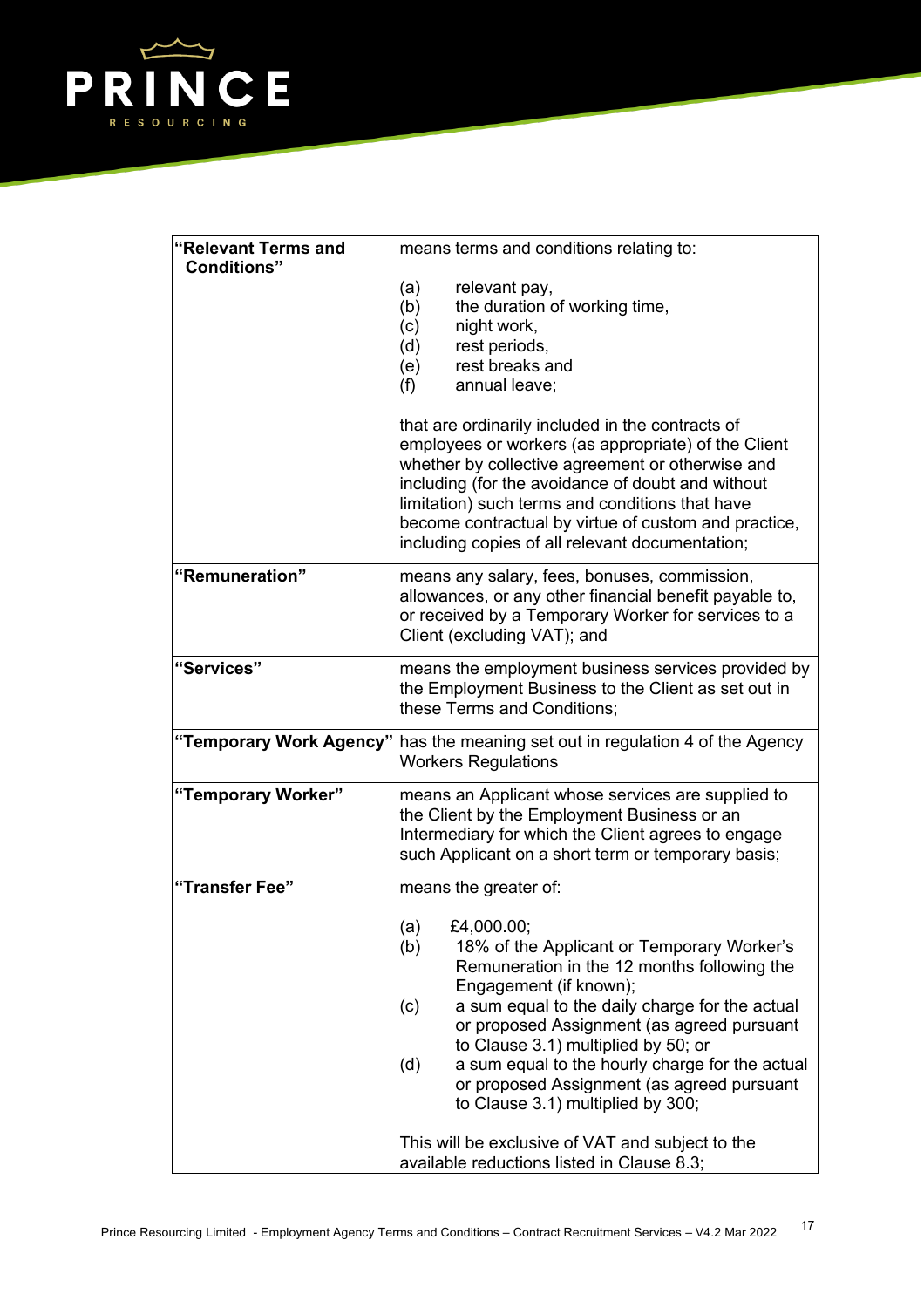

| "Working Day"                         | means every day excluding Saturday, Sunday and<br>bank holidays in England; |
|---------------------------------------|-----------------------------------------------------------------------------|
| ∣"Working Time<br><b>Regulations"</b> | means the Working Time Regulations 1998.                                    |

- 1.2 Unless the context otherwise requires, each reference in these Terms and Conditions to:
	- 1.2.1 "writing", and any cognate expression, includes a reference to any communication effected by electronic or facsimile transmission or similar means;
	- 1.2.2 a statute or a provision of a statute is a reference to that statute or provision as amended or re-enacted at the relevant time;
	- 1.2.3 "these Terms and Conditions" is a reference to these Terms and Conditions and each of the Schedules as amended or supplemented at the relevant time;
	- 1.2.4 a Schedule is a schedule to these Terms and Conditions; and
	- 1.2.5 a Clause or paragraph is a reference to a Clause of these Terms and Conditions (other than the Schedules) or a paragraph of the relevant Schedule.
- 1.3 The headings used in these Terms and Conditions are for convenience only and shall have no effect upon the interpretation of these Terms and Conditions.
- 1.4 Words imparting the singular number shall include the plural and vice versa.
- 1.5 References to any gender shall include the other gender.

### 2. **General**

- 2.1 When providing the Services, the Employment Business is acting in its capacity as an employment business within the meaning of the Conduct Regulations.
- 2.2 The Client acknowledges that Temporary Workers may be provided by an Intermediary company which is Introduced to the Client by the Employment Business and which either (i) employs its Temporary Worker(s) in respect of Assignments; or (ii) operates as a PSC.
- 2.3 These Terms and Conditions govern the supply of Temporary Workers to the Client and are applicable to any and all introductions. These Terms are deemed to be accepted by the Client by virtue of its request for, interview with, or engagement of the Temporary Worker.
- 2.4 No variation or alternation of these Terms and Conditions shall be valid unless approved in writing by both the Employment Business and the Client.
- 2.5 Unless otherwise agreed in writing, these Terms and Conditions shall prevail over any terms of business provided by the Client.
- 2.6 The failure by the Employment Business to enforce at any particular time any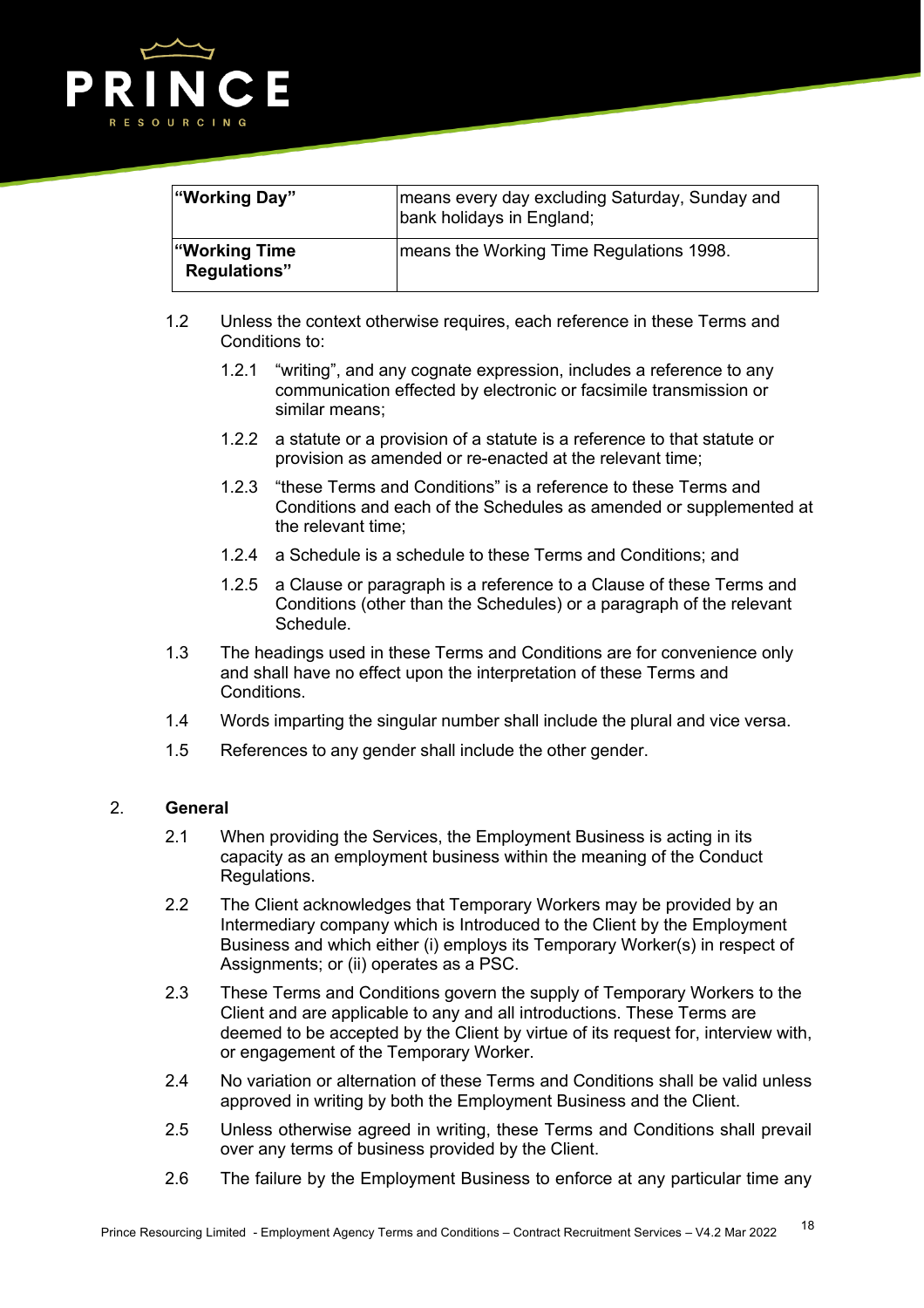

one or more of the terms of these Terms and Conditions shall not be deemed a waiver of such rights or of the right to subsequently enforce these Terms and **Conditions** 

- 2.7 If any provision of these Terms and Conditions is held to be invalid, void, illegal or otherwise unenforceable by a judicial body, the remaining provisions shall remain in full force and effect to the extent permitted by law.
- 2.8 All payments due to the Employment Business pursuant to these Terms and Conditions shall be paid within 14 days of the date of any invoice. In respect of any amount to be paid by the Client to the Employment Business pursuant to these Terms and Conditions, the Employment Business reserves the right to charge interest on any unpaid amounts at the rate of 8% per annum above the Bank of England base rate from the due date until the date of payment and to claim legal costs, where such amount remains outstanding for more than 14 days from the date of the invoice.
- 2.9 Whilst the Employment Business agrees to make every reasonable effort to ensure reasonable standards of skills, integrity, reliability and suitability of Applicants introduced to the Client, it is the responsibility of the Client to satisfy itself on all such matters and on the suitability of any Applicant before Engagement in any Assignment.
- 2.10 All invoices issued pursuant to these Terms and Conditions are exclusive of VAT and any other applicable taxes, which will if applicable be charged in addition to the rate in force at the time the Client is required to make payment.
- 2.11 A person who is not a party to this agreement has no right under the Contracts (Rights of Third Parties) Act 1999 to enforce any term of this agreement but this does not affect any right of remedy of a third party which exists or is available apart from that Act.

# 3. **Charges**

- 3.1 In respect of any Engagements of Temporary Workers, the Client shall pay and the Employment Business shall collect from the Client, on behalf of Temporary Workers and/or Intermediaries, as notified to the Client at the commencement of the Assignment:
	- 3.1.1 Remuneration as agreed between the Client and the Employment Business from time to time based upon hourly or daily rates; and
	- 3.1.2 Remuneration including but not limited to statutory pension contributions and holiday entitlement (as laid out in the Working Time Regulations); and,
	- 3.1.3 additional holiday pay as agreed between Employment Business (on behalf of the Temporary Worker) and the Client from time-to-time in compliance with the Agency Workers Regulations.
- 3.2 Where the Temporary Worker is supplied directly by the Employment Business, the Employment Business agrees to pay the Temporary Worker remuneration to the Temporary Worker subject to such deductions relating to PAYE as are required by sections 44-47 of the Income Tax (Earnings and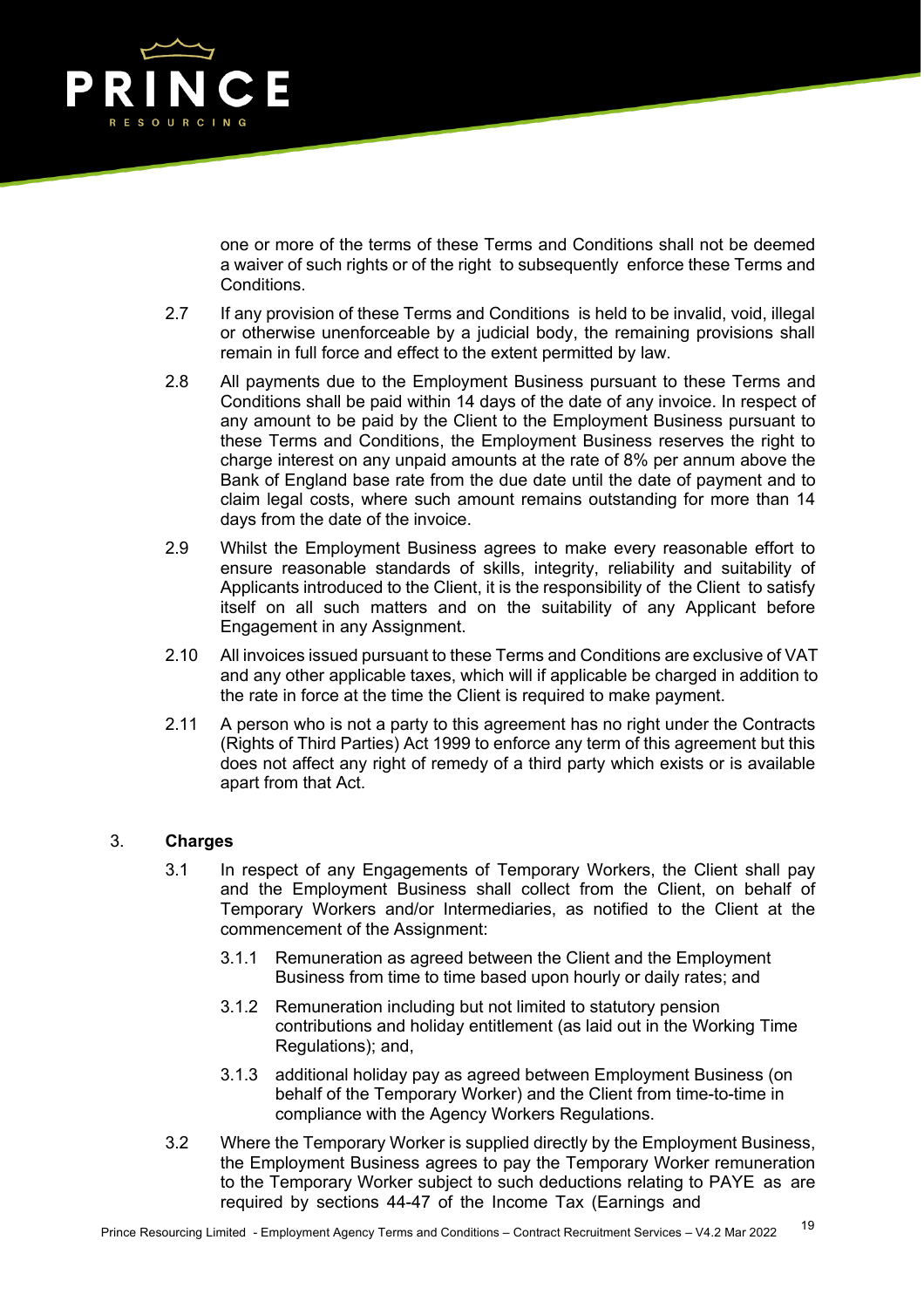

Pensions) Act 2003, the Employment Business's commission pursuant to Clause 3.5 and all other such deductions as the Employment Business is required to make by law.

- 3.3 Where the Temporary Worker is supplied by an Intermediary, and where the Intermediary is not subject to the Off-Payroll Rules, the Intermediary shall be responsible for the payment of the above mentioned remuneration to the Temporary Worker subject to such deductions relating to PAYE as are required by sections 44-47 of the Income Tax (Earnings and Pensions) Act 2003, the Employment Business's commission pursuant to Clause 3.5, the Intermediary's margin (where relevant) and all other such deductions as the Employment Business and/or the Intermediary are required to make by law.
- 3.4 The Client also agrees to pay to the Employment Business all employer's national insurance contributions, which the Employment Business (or the Intermediary) is obliged by law to pay in relation to all services which the Temporary Worker provides to the Client.
- 3.5 For the avoidance of doubt, any charges payable by the Client are inclusive of the Employment Business's commission and employer's national insurance contributions but exclusive of VAT. The Client agrees to pay to the Employment Business a commission for introduction of the Temporary Worker the rates of which are to be agreed between the Employment Business and the Client prior to the commencement of any Assignment.
- 3.6 In addition to payments calculated in accordance with Clauses 3.1 to 3.5, the Client will pay the Employment Business:
	- 3.6.1 Where applicable, an amount equal to any bonus that the Client awards to an Inscope Temporary Worker in accordance with Clause 7.4 immediately following any such award and the Employment Business will pay any such bonus to the Inscope Temporary Worker. For the avoidance of doubt, the Client will also pay, if applicable, any employer's national insurance contributions and the Employment Business's commission on the bonus (calculated using the same percentage rate as that used in respect of the relevant Assignments) in addition to any bonus payable to the Inscope Temporary Worker;
	- 3.6.2 an amount equal to any paid holiday leave to which the Inscope Temporary Worker is entitled under the Working Time Regulations and, where applicable, the Agency Workers Regulations and which is accrued during the course of an Assignment (and where it has not been explicitly rolled up into an enhanced hourly or daily rate of remuneration); and
	- 3.6.3 any other amounts relating to the Relevant Terms and Conditions to which the Inscope Temporary Worker will be entitled under the Agency Workers Regulations, where applicable.
- 3.7 The Employment Business reserves the right to vary the charges in respect of an ongoing Assignment by giving written notice to the Client: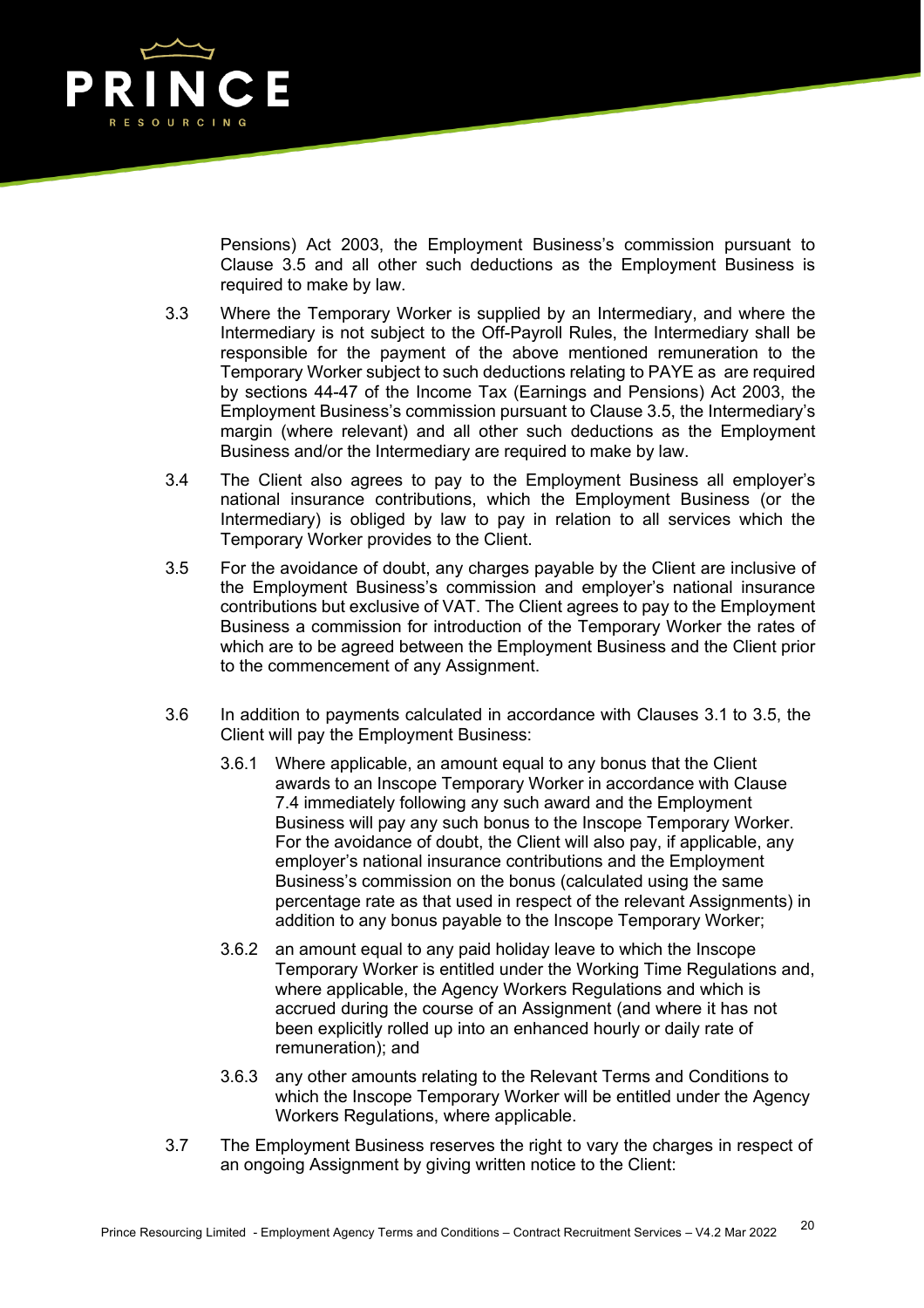

- 3.7.1 in order to comply with any additional liability imposed by statute or other legal requirement or entitlement, including but not limited to the Agency Workers Regulations, the Working Time Regulations, trade union agreements and the Pensions Act 2008; and/or
- 3.7.2 if there is any variation in the Relevant Terms and Conditions.

## 4. **Paper Timesheets**

- 4.1 The Client shall at the end of each week of an Assignment (or shorter period as agreed), sign the Employment Business's timesheet(s) verifying the number of days and hours worked by the Temporary Worker during that week.
- 4.2 Signature of the time sheet by the Client is confirmation of the number of hours (or days) worked. If the Client is unable to sign a time sheet produced for authentication by the Temporary Worker because the Client disputes the time claimed, the Client shall inform the Employment Business as soon as reasonably practicable and shall co-operate fully and in a timely fashion with the Employment Business to enable the Employment Business to establish what hours, if any, were worked by the Temporary Worker.
- 4.3 Failure to sign the time sheet does not absolve the Client of its obligation to pay the charges in respect of those hours/days worked by a TemporaryWorker.
- 4.4 The Client shall not be entitled to decline to sign a time sheet on the basis that it is dissatisfied with the work performed by the Temporary Worker.

## 5. **Electronic Timesheets**

- 5.1 The Client shall at the end of each week of an Assignment (or shorter period as agreed), approve the Employment Business's timesheet(s) verifying the number of days and hours worked by the Temporary Worker during that week.
- 5.2 Approval of an electronic timesheet by the Client is confirmation of the number of hours or days worked. If the Client is unable to approve the timesheet received for authentication by the Temporary Worker because the Client disputes the hours claimed, the Client can reject the timesheet selecting the relevant reason from the drop down menu, once rejected the Temporaryworker will amend and re-submit upon query resolution.
- 5.3 The Client shall action the time sheet workflow by midday on the Monday following the week covered by the timesheet otherwise the workflow will be redirected to the Client's nominated substitute and the Client's substitute shall action the workflow before midday on the Tuesday following the week covered by the timesheet otherwise the timesheet will be auto-approved.
- 5.4 The Client shall not be entitled to decline to approve a timesheet on the basis that it is dissatisfied with the work performed by the Temporary Worker.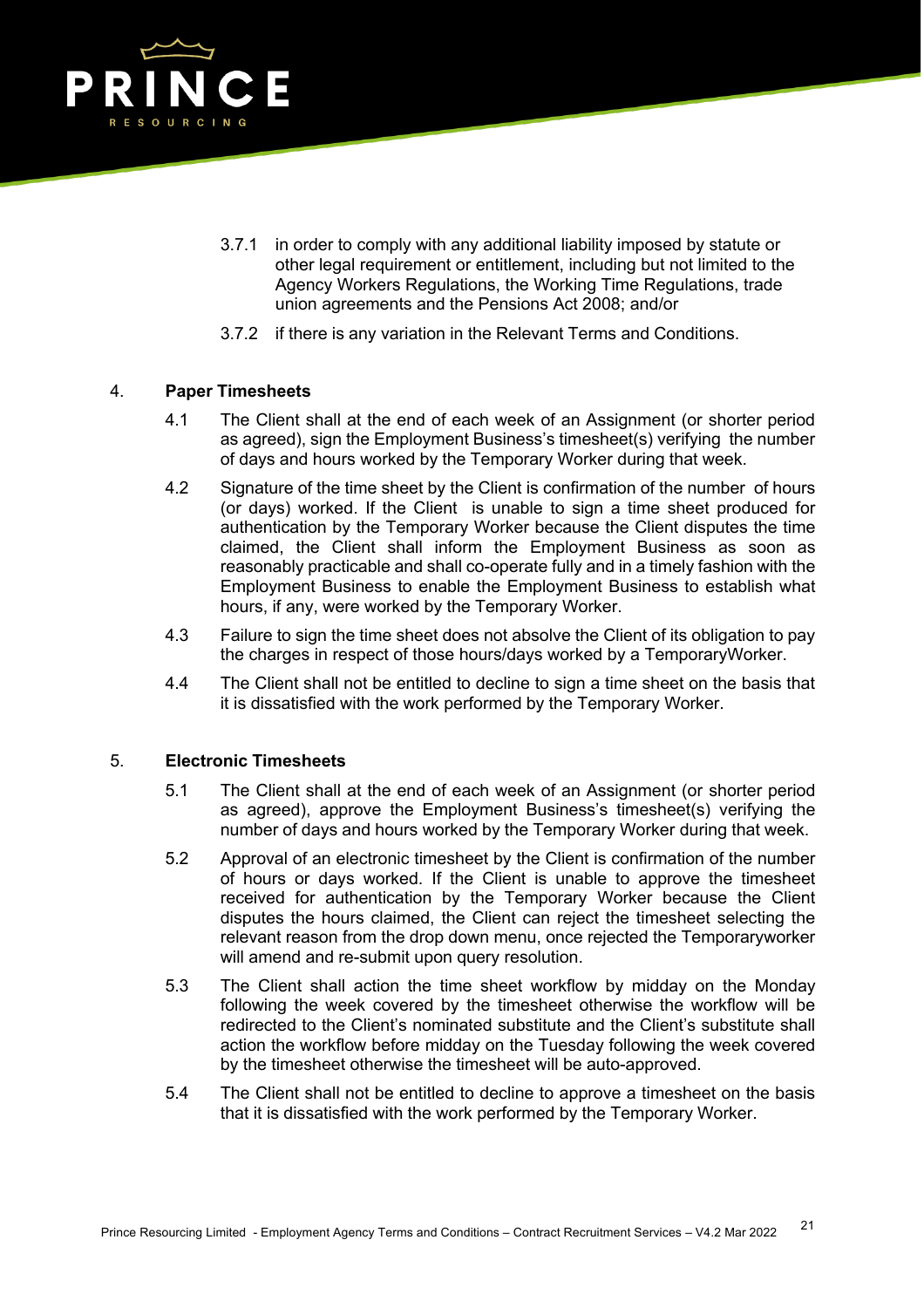

### 6. **Client Requirements**

- 6.1 The Employment Business will endeavour to supply such Temporary Workers to carry out Assignments for the Client as the Client shall notify to the Employment Business when giving details of its requirements.
- 6.2 When placing its order, the Client shall specify its exact requirements by providing full details of the type of work for which the Temporary Worker is required.
- 6.3 The details provided shall include, but shall not be limited to, details of special skills or qualifications required for such work.
- 6.4 The Client shall not permit any Temporary Worker to undertake any work other than that which has been notified by the Client.
- 6.5 The Employment Business endeavours to ensure the suitability of any Applicant introduced to the Client by obtaining confirmation of the Applicant's identity; that the Applicant has the experience, training, qualifications and any other authorisation which the Client considers necessary or which may be required by law or by any professional body; and that the Applicant is willing towork in the position which the Client seeks to fill. The Employment Business will inform the Client of these matters when making an Introduction and will inform the Client if the Applicant is not engaged by the Employment Business under a contract for services.
- 6.6 Where such information stated in Clause 6.5 is not given in paper form or by electronic means it shall be confirmed by such means by the end of the third Working Day following, save where the Applicant is being introduced for an Assignment in the same position as one in which the Applicant had previously been supplied within the previous five (5) Working Days and such information has already been supplied to the Client, unless the Client requests that the information be resubmitted.

## 7. **Agency Workers Regulations**

- 7.1 The Client will comply with its obligations under Regulations 12 (Rights of agency workers in relation to access to collective facilities and amenities) and 13 (Rights of agency workers in relation to access to employment) of the Agency Workers Regulations.
- 7.2 To enable the Employment Business to comply with its obligations under the Agency Workers Regulations, the Client undertakes as soon as possible prior to the commencement of each Assignment and/or during each Assignment (as appropriate) and/or at any time at the Employment Business's request:
	- 7.2.1 to inform the Employment Business of any Calendar Weeks since 1 October 2011 in which the relevant Inscope Temporary Worker has worked in the same or a similar role with the Client via any third party prior to the date of commencement of the relevant Assignment and/or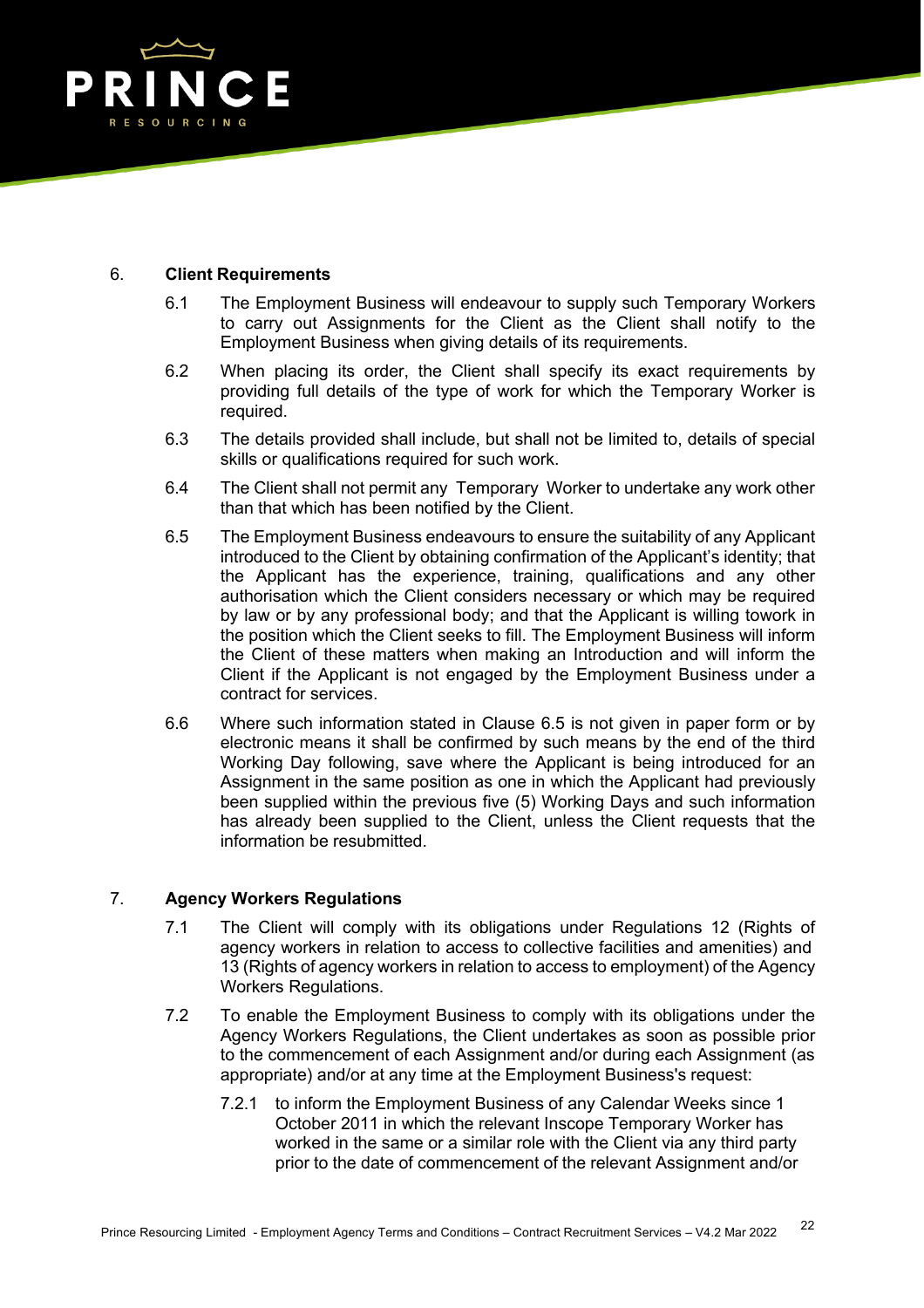

during the relevant Assignment which count or may count towards the Qualifying Period;

- 7.2.2 to inform the Employment Business if, since 1 October 2011, the Inscope Temporary Worker has worked in the same or a similar role with the Client via any third party prior to the date of commencement of the relevant Assignment and/or works in the same or a similar role with the Client via any third party during the relevant Assignment, to provide the Employment Business with all the details of such work, including (without limitation) details of where, when and the period(s) during which such work was undertaken and any other details requested by the Employment Business;
- 7.2.3 to inform the Employment Business if the Inscope Temporary Worker has completed the Qualifying Period prior to the date of commencement of the relevant Assignment and/or is likely to complete the Qualifying Period during the relevant Assignment:
- 7.2.4 to provide the Employment Business with details, written or otherwise, of the Relevant Terms and Conditions that the Inscope Temporary Worker would be entitled to for doing the same job if the Inscope Temporary Worker had been recruited directly by the Client as an employee or worker at the time the Qualifying Period commenced or with those of a Comparable Employee;
- 7.2.5 to inform the Employment Business in writing, or otherwise, whether the Relevant Terms and Conditions provided are those of a hypothetical directly recruited employee or worker or those of a Comparable Employee;
- 7.2.6 if the Relevant Terms and Conditions provided are those of a Comparable Employee, to provide the Employment Business with a written explanation of the basis on which the Client considers that the relevant individual is a Comparable Employee;
- 7.2.7 to inform the Employment Business in writing of any variations in the Relevant Terms and Conditions made at any time during the relevant Assignment after the Qualifying Period commenced; and
- 7.2.8 save where the Inscope Temporary Worker will not complete the Qualifying Period during the term of the Assignment, to provide the Employment Business with written details of its pay and benefits structures and appraisal processes and any variations of the same; and
- 7.3 The Client acknowledges that once the Qualifying Period has elapsed, a pregnant Inscope Temporary Worker has additional rights and the Client agrees to:
	- 7.3.1 pay for time off for the pregnant Inscope Temporary Worker to attend ante-natal medical appointments and ante-natal classes;
	- 7.3.2 offer suitable alternative work (paid at the same rate as the original assignment) if the Client cannot make reasonable adjustments and the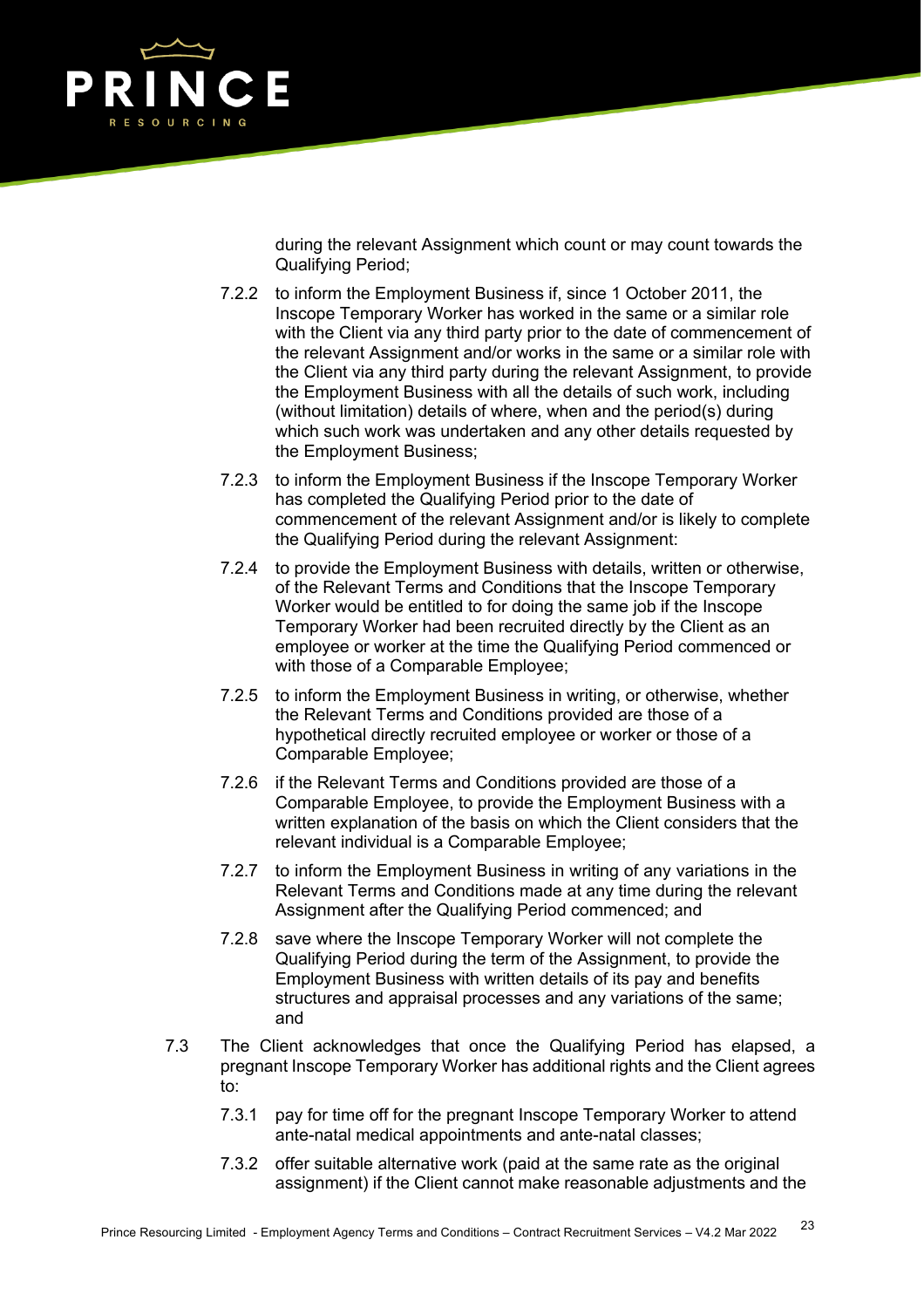

pregnant Inscope Temporary Worker cannot complete the original Assignment for health and safety reasons; and

- 7.3.3 pay the pregnant Inscope Temporary Worker for the remaining duration of the original Assignment if the Client cannot find suitable alternative work.
- 7.4 In addition, for the purpose of awarding any bonus to which the Inscope Temporary Worker may be entitled under the Agency Workers Regulations, the Client will, if required:
	- 7.4.1 integrate the Inscope Temporary Worker into its relevant performance appraisal system
	- 7.4.2 assess the Inscope Temporary Worker's performance
	- 7.4.3 provide the Employment Business with copies of all documentation relating to any appraisal of the Inscope Temporary Worker, including without limitation written details of the outcome of any appraisal and the amount of any bonus awarded and
	- 7.4.4 provide the Employment Business with all other assistance that the Employment Business may request in connection with the assessment of the Inscope Temporary Worker's performance for the purpose of awarding any bonus.
- 7.5 The Client will comply with all Employment Business's requests for information and any other requirements to enable the Employment Business to complywith the Agency Workers Regulations.
- 7.6 The Client warrants that:
	- 7.6.1 all information and documentation supplied to the Employment Business in accordance with Clauses 7.2, 7.3, 7.4, and 7.5 is complete, accurate and up-to-date; and
	- 7.6.2 it will, during the term of the relevant Assignment, immediately inform the Employment Business in writing of any subsequent change in any information or documentation provided in accordance with Clauses 7.2, 7.3, 7.4, and 7.5.
- 7.7 Each Party shall inform the other in writing of any:
	- 7.7.1 oral or written complaint from an Inscope Temporary Worker which is or may be a complaint connected with rights under the Agency Workers Regulations; and
	- 7.7.2 written request for information relating to the Relevant Terms and Conditions that they receive from an Inscope Temporary Worker;

as soon as possible but no later than seven (7) days from the day on which any such oral complaint or is made to or written complaint or request is received by the Party and that Party will take such action and give such information and assistance as the other may request, and within any reasonable timeframe requested, in order to resolve any such complaint or to provide any such information in a written statement to the Inscope Temporary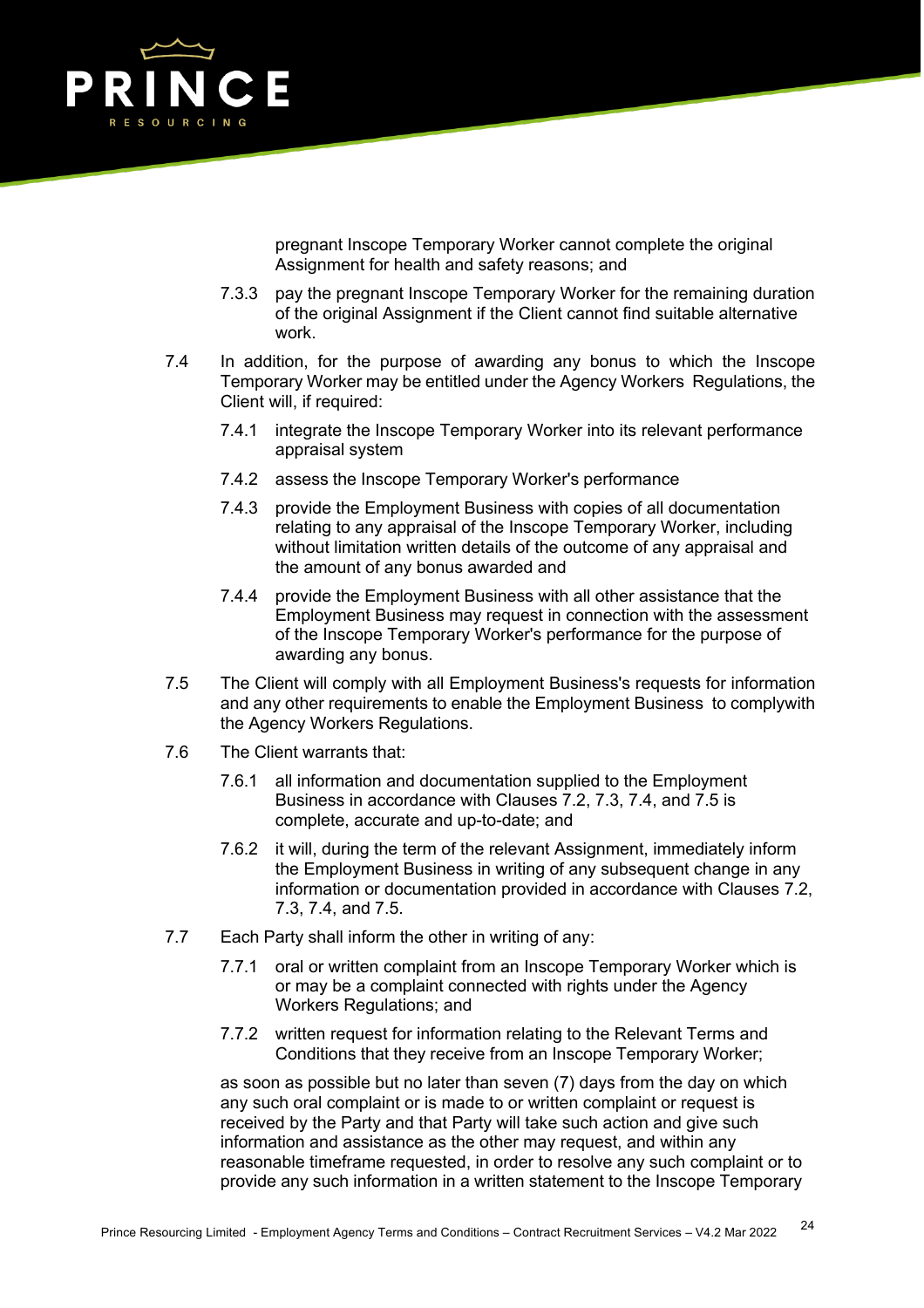

Worker within 28 days of the Party's receipt of such complaint or request (and the relevant Party shall provide a copy of any written statement to the other Party).

# 8. **Transfer Fee**

- 8.1 In the event of the Engagement by the Client of a Temporary Worker supplied by the Employment Business for an Assignment either (i) directly; or (ii) pursuant to being supplied by another employment business, during the Assignment or within the Introduction Period, the Client shall be liable, subject toelecting by giving seven (7) days prior notice, to either:
	- 8.1.1 (where the Temporary Worker has not provided notice to opt out of the Conduct Regulations) extend or renew the Assignment on the same terms as the most recent Assignment (as the case may be), for a period of not less than 12 weeks in which case these Terms and Conditions shall continue to apply to such extended period and the Fee shall not be payable on the expiry of such extended term; or
	- 8.1.2 pay the Transfer Fee, in line with any deductions listed in Clause 8.3.
- 8.2 In the event that there is an Introduction of a Temporary Worker which does not result in the supply of that Temporary Worker by the Employment Business to the Client, but which leads to an Engagement of the Temporary Worker by the Client either directly or pursuant to being supplied by another employment business within the Introduction Period, the Client shall be liable, subject to electing upon giving seven (7) days' notice, toeither:
	- 8.2.1 engage the Applicant in an Assignment as a Temporary Worker for a period of 26 weeks during which the Client shall pay the Employment Business the hourly or daily charge agreed pursuant to Clause 3.1; or
	- 8.2.2 pay the Transfer Fee, in line with any deductions listed in Clause 8.3.
- 8.3 If the Client elects for an extended period of hire, as set out above, but before the end of such period Engages the Temporary Worker supplied by the Employment Business either directly or pursuant to being supplied by another business or the Temporary Worker chooses not to be supplied for an extended period of hire, the Transfer Fee may be charged, reduced to reflect the period of extended hire already undertaken by the Temporary Worker and paid for by the Client, as listed below:

| Hours Worked during         | <b>Reduction of Transfer Fee</b> |
|-----------------------------|----------------------------------|
| <b>Temporary Engagement</b> |                                  |
| 150 Hours                   | 1%                               |
| 300 Hours                   | 2%                               |
| 450 Hours                   | 3%                               |
| 600+ Hours                  | 4%                               |

8.4 In the event that a Temporary Worker supplied to a Client is introduced by the Client to a third party which results in the Engagement of the Temporary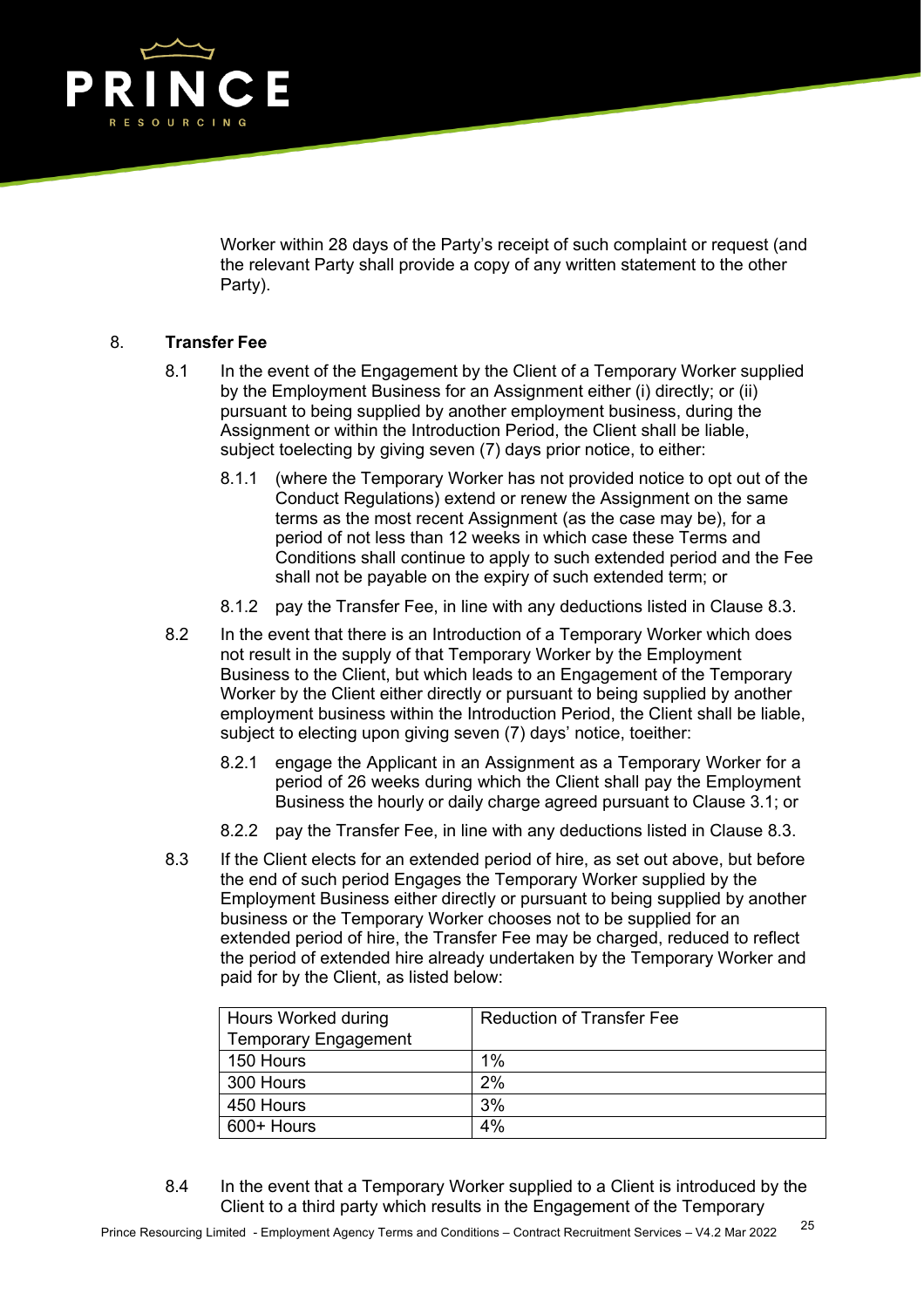

Worker by the third party during the Assignment or within the Relevant Period the Client shall be liable to pay the Transfer Fee.

- 8.5 The Transfer Fee shall automatically become payable in the event that the Client fails to provide notice of a relevant Engagement.
- 8.6 No refund of the Transfer Fee shall become due in the event that any Engagement is subsequently terminated.
- 8.7 The Transfer Fee shall be based on the full time equivalent salary of the Engagement in the event that an Engagement results in a fixed term contract of less than 12 months' duration.
- 8.8 The Client agrees:
	- 8.8.1 to notify the Employment Business immediately of any offer of employment on any basis which it makes to an Applicant; and
	- 8.8.2 to notify the Employment Business immediately when any offer of employment has been accepted by an Applicant.

## 9. **Temporary Worker Guarantee**

- 9.1 In the event of the Employment Business being notified that the services provided by a Temporary Worker are unsatisfactory, the Employment Business may, at its absolute discretion, refund or cancel the charge for the supply of the Temporary Worker and be responsible to the Temporary Worker for any monies due and owing to that Temporary Worker for the time worked provided always that the Temporary Worker leaves that Assignment immediately and that such notification, which must be confirmed in writing within five (5) days, is received either:
	- 9.1.1 within four (4) hours of the Temporary Worker commencing duties where the Assignment is for more than seven (7) hours
	- 9.1.2 within two (2) hours of the Temporary Worker commencing duties where the Assignment is for seven (7) hours or less.

## 10. **Confidentiality**

- 10.1 Each Party undertakes that, except as provided by Clause 10.2 or as authorised in writing by the other Party, it shall, at all times:
	- 10.1.1 keep confidential all Confidential Information;
	- 10.1.2 not disclose any Confidential Information to any other party;
	- 10.1.3 not use any Confidential Information for any purpose other than as contemplated by and subject to these Terms and Conditions;
	- 10.1.4 not make any copies of, record in any way or part with possession of any Confidential Information; and
	- 10.1.5 ensure that none of its directors, officers, employees, agents or advisers does any act which, if done by that Party, would be a breach of the provisions of Clauses 10.1.1 to 10.1.4 above.
- 10.2 Either Party may:
	- 10.2.1 disclose any Confidential Information to: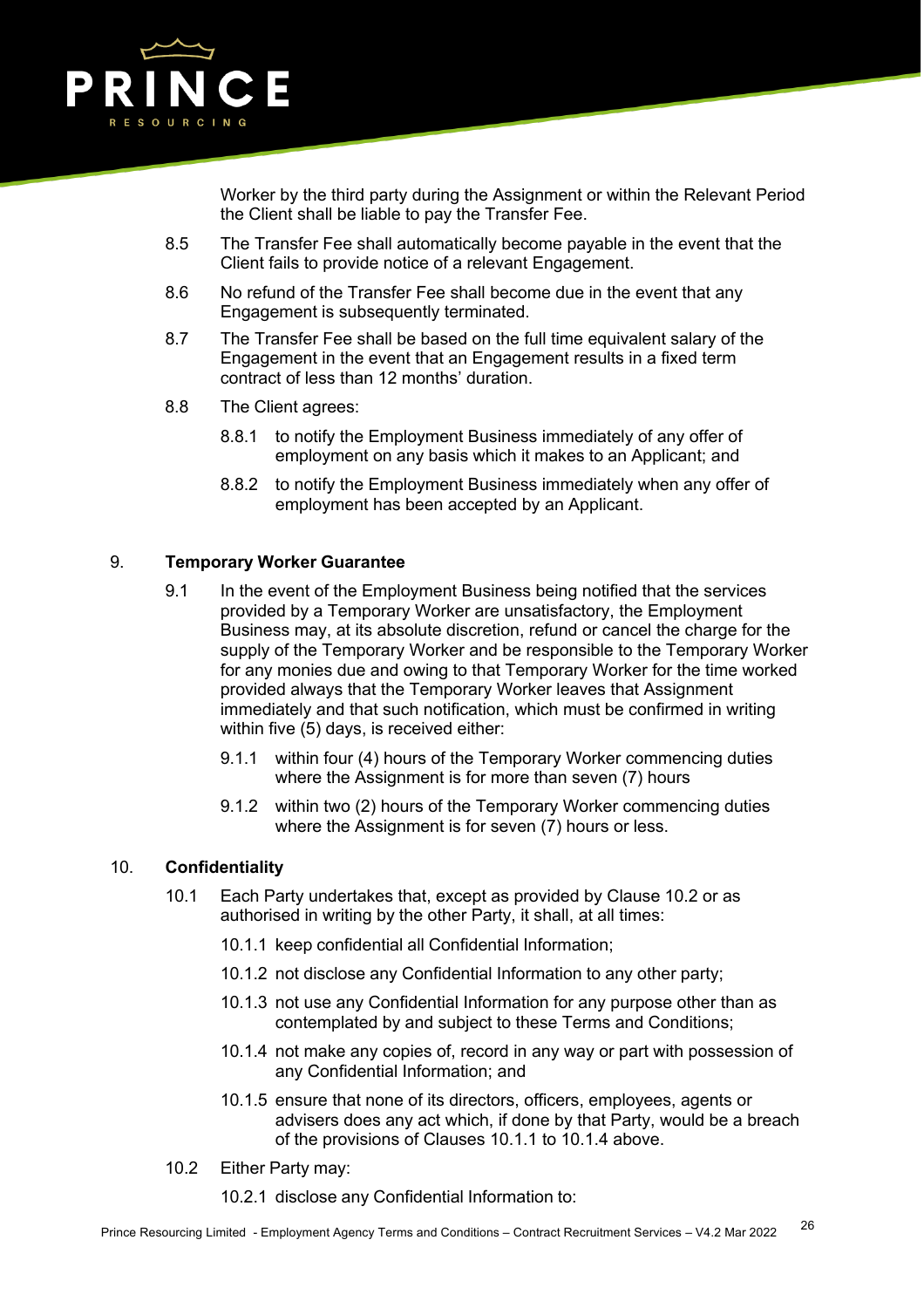

- 10.2.1.1 any sub-contractor or supplier of that Party;
- 10.2.1.2 any governmental or other authority or regulatory body; or
- 10.2.1.3 any employee or officer of that Party or of any of the aforementioned persons;

to such extent only as is necessary for the purposes contemplated by these Terms and Conditions, or as required by law, and in each case subject to that Party first informing the person in question that the Confidential Information is confidential and (except where the disclosure is to any such body as is mentioned in Clause 10.2.1.2 above or any authorised employee or officer of any such body) obtaining and submitting to the other Party a written undertaking from the person in question, as nearly as practicable in the terms of this Clause, to keep the Confidential Information confidential and to use it only for the purposes for which the disclosure is made; and

- 10.2.2 use any Confidential Information for any purpose, or disclose it to any other person, to the extent only that it is, or has become, public knowledge through no fault of that Party, provided that in doing so that Party does not disclose any part of that Confidential Information which is not public knowledge.
- 10.3 The Employment Business acknowledges that if the Client is in the public sector it will be subject to the Freedom of Information Act 2000 ("the Act"). Where the Act applies each Party shall transfer any request for information related to the Employment Business or to the Services provided by the Employment Business received under that Act to the other within two (2) Working Days of receipt of such a request. Notwithstanding the right of the Client, in its sole discretion, to decide how to respond to such a request, it shall take the Employment Business's views into account to the extent that such a request relates to information about the Employment Business or these Terms and Conditions. The Client shall also notify the Employment Business as soon as practicable where any response to such a request is referred to the Information Commissioner.
- 10.4 The provisions of this Clause 10 shall continue in force in accordance with their terms, notwithstanding the termination of these Terms and Conditions for any reason.

## 11. **Data Protection**

- 11.1 The Parties acknowledge that the Employment Business is a Data Controller in respect of the Personal Data of Applicants/Temporary Workers and provides such Personal Data to the Client in accordance with the Data Protection Legislation for the purposes anticipated by these terms.
- 11.2 The Parties further acknowledge that the Client is also a Data Controller but the Parties are not Joint Controllers (as defined within the Data Protection Legislation) save where a specific agreement is made to that effect between the Parties.
- 11.3 The Parties agree that a Temporary Worker is not a Data Processor (as defined within Data Protection Legislation) when working on behalf of the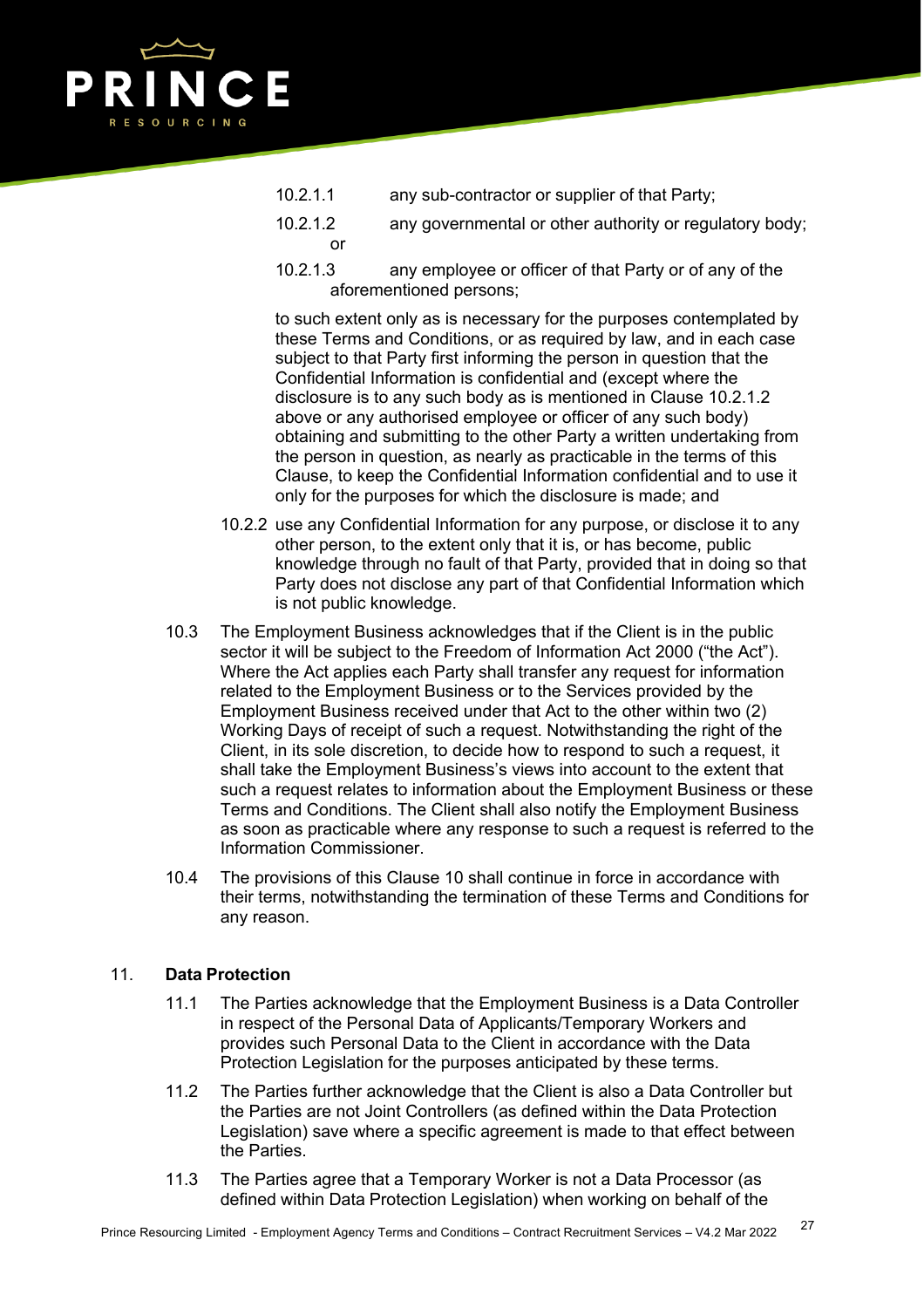

Client; save where agreed otherwise within a schedule of assignment (in such form as may be agreed between the Parties from time-to-time) and subject to additional terms and conditions confirming the same.

- 11.4 The Parties hereto warrant to each other that any Personal Data relating to a Data Subject, whether provided by the Client, the Employment Business or by an Applicant or Temporary Worker, will be used, Processed and recorded by the receiving party in accordance with Data Protection Legislation.
- 11.5 The Parties will take appropriate technical and organisational measures to adequately protect all Personal Data against accidental loss, destruction or damage, alteration or disclosure.
- 11.6 The Client will:
	- 11.6.1 comply with the instruction of the Employment Business as regards the transfer/sharing of data between the parties. If the Client requires Personal Data not already in its control to be provided by the Employment Business, the Client will set out its legal basis for the request of such data and accept that the Employment Business may refuse to share/transfer such Personal Data where, in the reasonable opinion of the Employment Business, it does not comply with its obligations in accordance with the Data Protection Legislation;
	- 11.6.2 ensure it has met any obligations under the Data Protection Legislation to keep a record of its Processing activities in respect of Applicants and/or Temporary Workers;
	- 11.6.3 not cause the Employment Business to breach any of its obligations under the Data Protection Legislation.
- 11.7 In the event Client becomes aware of an actual or any reasonably suspected Personal Data Breach, it will immediately notify the Employment Business and will provide the Employment Business with a description of the Personal Data Breach, the categories of data that was the subject of the Personal Data Breach and the identity of each Data Subject affected and any other information the Employment Business reasonably requests relating to the Personal Data Breach.
- 11.8 In the event of a Personal Data Breach, Client will promptly (at its own expense) provide such information, assistance and cooperation and do such things as the Employment Business may request to:
	- 11.8.1 investigate and defend any claim or regulatory investigation;
	- 11.8.2 mitigate, remedy and/or rectify such breach; and
	- 11.8.3 prevent future breaches;

and will provide the Employment Business with details in writing of all such steps taken.

11.9 The Client will not release or publish any filing, communication, notice, press release or report concerning any Personal Data Breach without the prior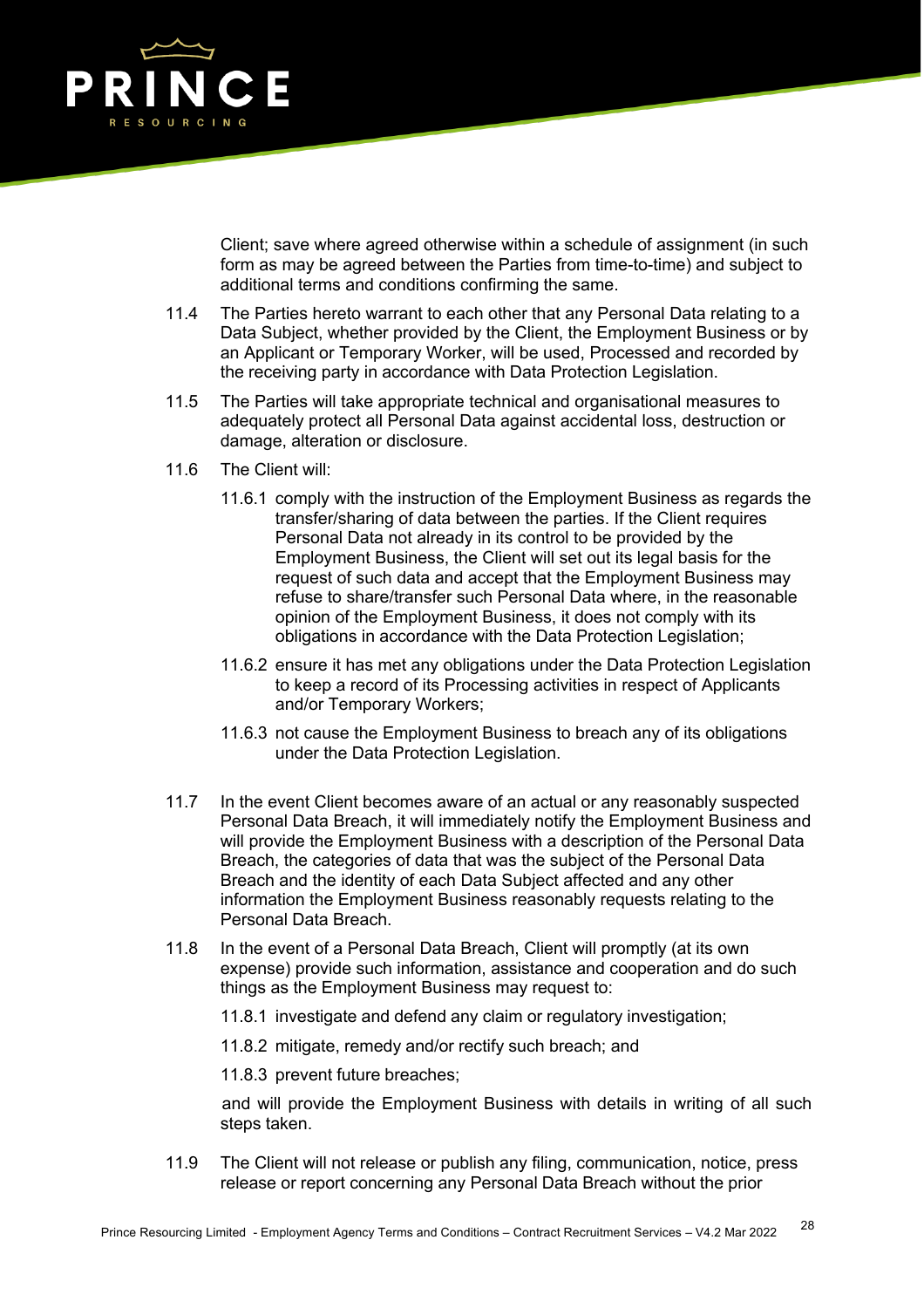

written approval of the Employment Business, unless the Client is required to give such a notice under the Data Protection Legislation.

- 11.10 The Client agrees it will only Process Personal Data of Applicants or of Temporary Workers for the agreed purpose of considering Applicants for Engagement or for the management, supervision, direction and control of Temporary Workers.
- 11.11 The Client will provide evidence of compliance with this Clause 11 upon request from the Employment Business.

### 12. **Liability**

- 12.1 Whilst every effort is made by the Employment Business to give satisfaction to the Client by ensuring reasonable standards of skill, integrity and reliability from Temporary Workers and further to provide those Temporary Workers in accordance with booking details, no liability will be accepted by the Employment Business for any loss, damage, expense or delay arising from any failure to provide any Temporary Worker for all or part of the period of the booking or from the negligence, dishonesty or misconduct of that Temporary Worker.
- 12.2 If the Temporary Worker is unable to complete an Assignment due to, but not limited to, incapacity, illness or bereavement the Employment Business will make every effort to find a suitable replacement. the Employment Business accepts no liability for any loss, damage, expense or delay arising from a Temporary Worker being unable to complete an Assignment. The Employment Business is not able to supply a replacement if the Temporary Worker is taking part in an official strike or any other official industrial dispute.
- 12.3 The work undertaken by Temporary Workers on Assignment is deemed to be the responsibility of the Client from the time the Temporary Worker reports to take up duties and for the duration of the Assignment and the Client agrees to be responsible for all act, errors and omissions be they wilful, negligent or otherwise as though the Temporary Worker were on the payroll of the Client. The Client will in all respects comply with all statutes, by-laws, codes of practice and legal requirements to which the Client is ordinarily subject to in respect of the Client's own staff, including the provision of adequate Employers, Professionals and Public Liability insurance cover for the Temporary Worker during all Assignments and to comply with all necessary regulations including, but not limited to, the Working Time Regulations 1998.
- 12.4 The Client shall advise the Employment Business of any special health and safety matters about which the Employment Business is required to inform the Temporary Worker. The Client will assist the Employment Business in complying with the Employment Business's duties under the Working Time Regulations 1998 by supplying any relevant information about the Assignment requested by the Employment Business and the Client will not do anything to cause the Employment Business to be in breach of its obligations under these Regulations.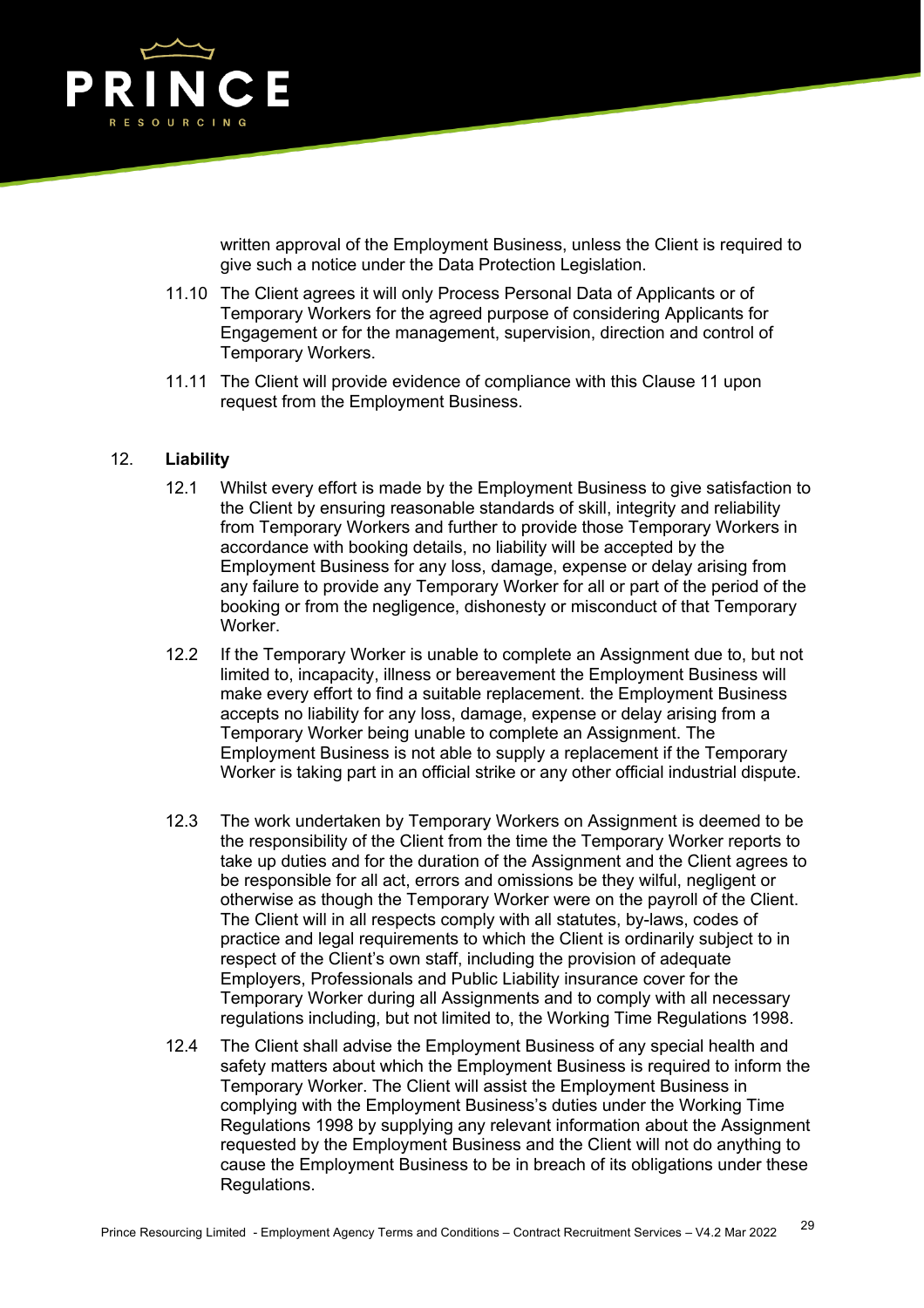

- 12.5 The Client shall at all times keep the Employment Business fully indemnified against any costs, claims (including, but not limited to, any claims arising from any potential, actual or deemed employment), expenses, loss, liabilities and damages incurred by the Employment Business in respect of matters arising out of this agreement by virtue of the Client's direction and/or control of the Temporary Worker or arising out of any breach of this agreement or negligent act or omission of the Client.
- 12.6 The Employment Business shall not be liable to the Client for any loss, liability, damages, costs, claims or expenses suffered or incurred by the Client howsoever arising as a result of the negligence, dishonesty or misconduct of the Temporary Worker or arising from, or connected with, the Engagement of the Temporary Worker under this agreement. The Employment Business does not exclude or limit liability for death or personal injury.
- 12.7 Each Party shall inform the other in writing of any AWR Claim which comes to the notice of that Party as soon possible but no later than seven (7) calendar days from the day on which any such AWR Claim comes to the notice of the Party.
- 12.8 If an Inscope Temporary Worker brings, or threatens to bring, any AWR Claim, the Parties undertake to each other to take such action and give such information and assistance as the other Party may request, and within any timeframe requested by the other Party and at their own cost, to avoid, dispute, resist, mitigate, compromise or defend any such AWR Claim and to appeal against any judgment given in respect thereof.
- 12.9 Notwithstanding anything else in the agreement (being these Terms and Conditions and any Schedules attached hereto) the liability of each Party to the other under or in connection with this agreement flowing from one event ora series of connected events, whether arising under contract or by way of indemnity, negligence or otherwise, shall be limited to an aggregate liability of 125% of the charges paid or payable in the calendar year in which the event giving rise to the breach of this Agreement occurred.
- 12.10 Subject to the express provisions of this Agreement, neither party shall be liable to the other for any indirect or consequential loss, or any loss of profit, revenue, business or anticipated savings (whether direct or indirect).

## 13. **Off-Payroll Rules**

- 13.1 Where the Off-Payroll Rules apply to the Client, and a proposed Temporary Worker will provide their services through a PSC, the Client undertakes and agrees to: (i) notify the Employment Business that the Client is subject to the Off-Payroll Rules; and (ii) assess the working practices of services to be provided during the Assignment and to notify the Employment Business of the results of such assessment prior to the commencement of the Assignment.
- 13.2 Where the Off-Payroll Rules apply to the Client or to any end user customer ("End Users") in the event that the Client subsequently provides the services of Temporary Workers to other parties, the Client undertakes and agrees to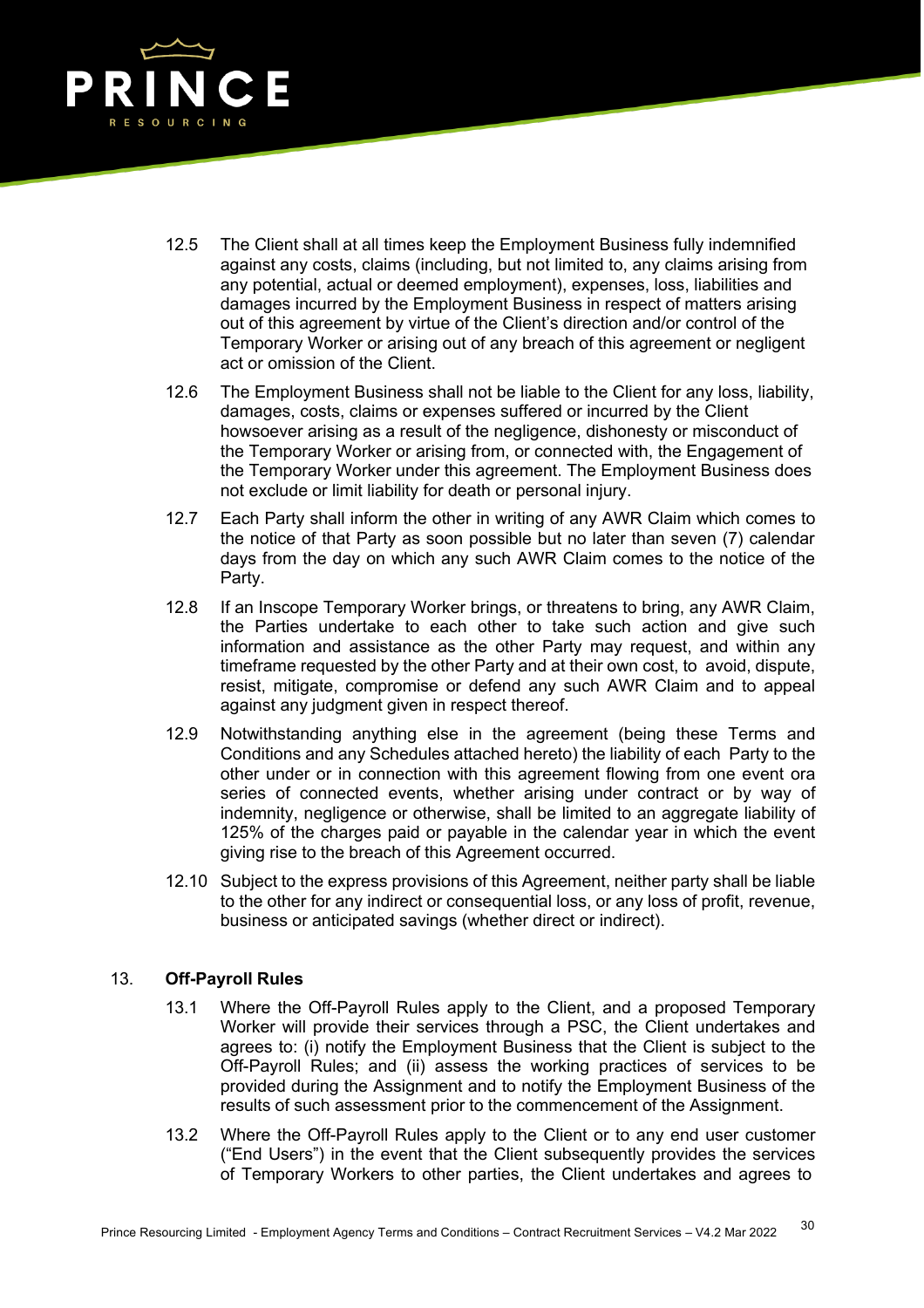

provide any information reasonably requested at any time by the Employment Business promptly in order to assist the Employment Business to comply with the Off-Payroll Rules.

- 13.3 The Client undertakes and agrees to notify the Employment Business in the event of changes to information provided under clauses 13.1 or 13.2 thatoccur during the term of an Assignment, including whether or not there is a change to the applicability of the Off-Payroll Rules to the Client.
- 13.4 The Client warrants and undertakes that all information it provides to the Employment Business under these Clauses 13.1 or 13.2 is true and accurate in all material respects.
- 13.5 Where the Client provides the Employment Business with notification that the Temporary Worker is within scope the Off-Payroll Rules then the Client agrees and accepts that the Employment Business is entitled to vary its charge to the Client in order to comply with the Off-Payroll Rules. Such changes may include, but shall not be limited to, the addition of Employer's National Insurance costs to the agreed daily or hourly rate of pay agreed with the Temporary Worker.
- 13.6 The Parties acknowledge that Agency Workers Regulations, Conduct Regulations and Off-Payroll Rules are not inter-dependent and their applicability to any Assignment does not determine supervision, direction or control by the Client in respect of a Temporary Worker supplied by the Employment Business.

## 14. **Termination**

- 14.1 The Client, the Employment Business or the Temporary Worker, may terminate an Assignment at any time without prior notice or liability. Save in respect of those Temporary Workers who may be subject to a notice period of which the Client will receive notification from the Employment Business in which case an equivalent notice period shall be required from the Client. In the event of termination, all outstanding or accrued fees due to the Employment Business from the Client remain due and payable.
- 14.2 The Client or the Employment Business may terminate this agreement (being these Terms and Conditions and any Schedules attached hereto) on four (4) weeks written notice to each other provided that the terms of the agreement shall remain in force until the end of any ongoing Assignments and also in respect of the applicability of any Transfer Fees during the Relevant Period or such other period stated in Clause 8.

#### 15. **Force Majeure**

Neither Party to these Terms and Conditions shall be liable for any failure or delay in performing their obligations where such failure or delay results from any cause that is beyond the reasonable control of that Party. Such causes include, but are not limited to: power failure, Internet Service Provider failure, industrial action, civil unrest, fire,